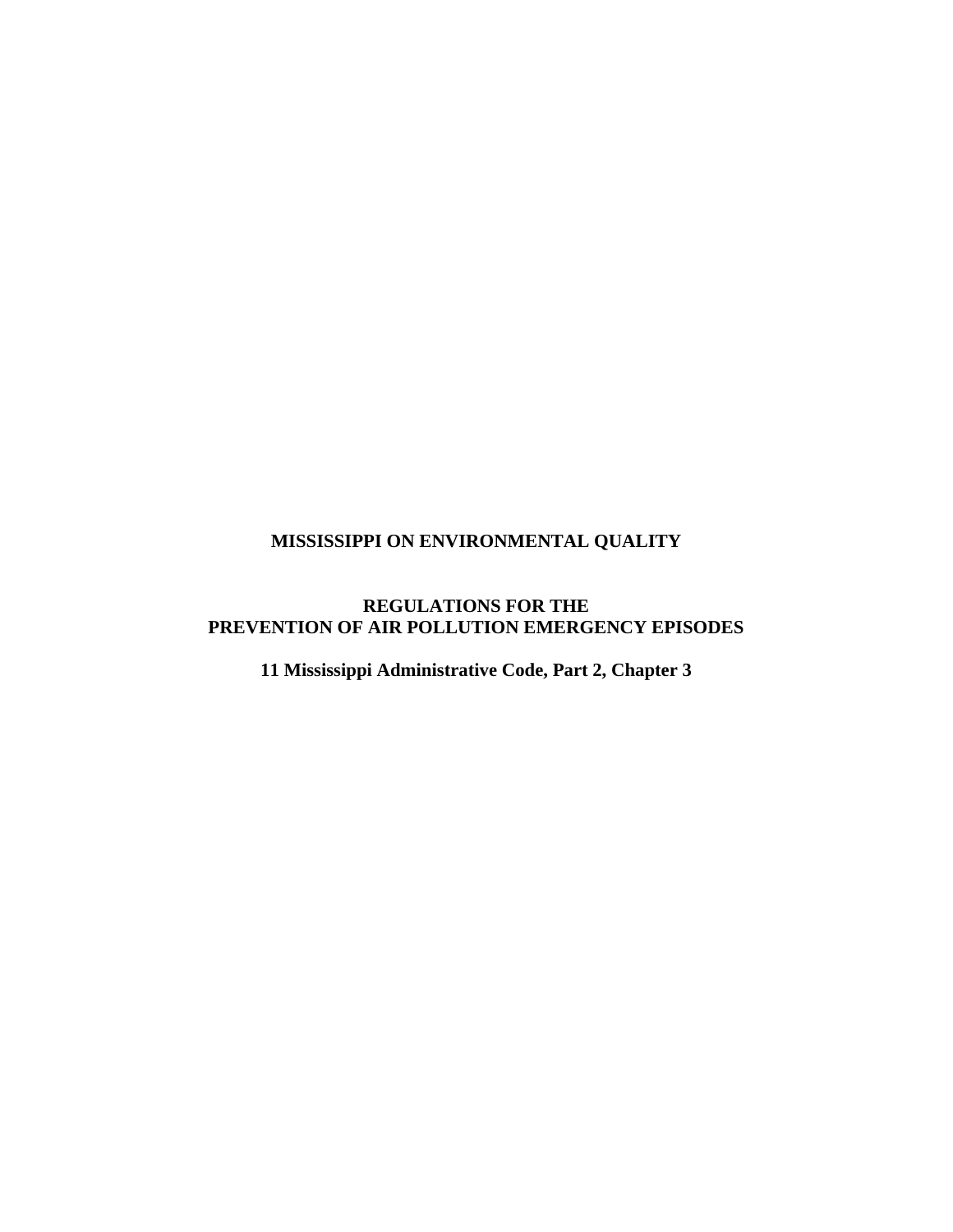### **REGULATIONS FOR THE PREVENTION OF AIR POLLUTION EMERGENCY EPISODES**

### **11 Miss. Admin. Code, Pt. 2, Ch. 3**

**Adopted May 8, 1970. Amended: January 25, 1972, and April 25, 1988** 

### **TABLE OF CONTENTS**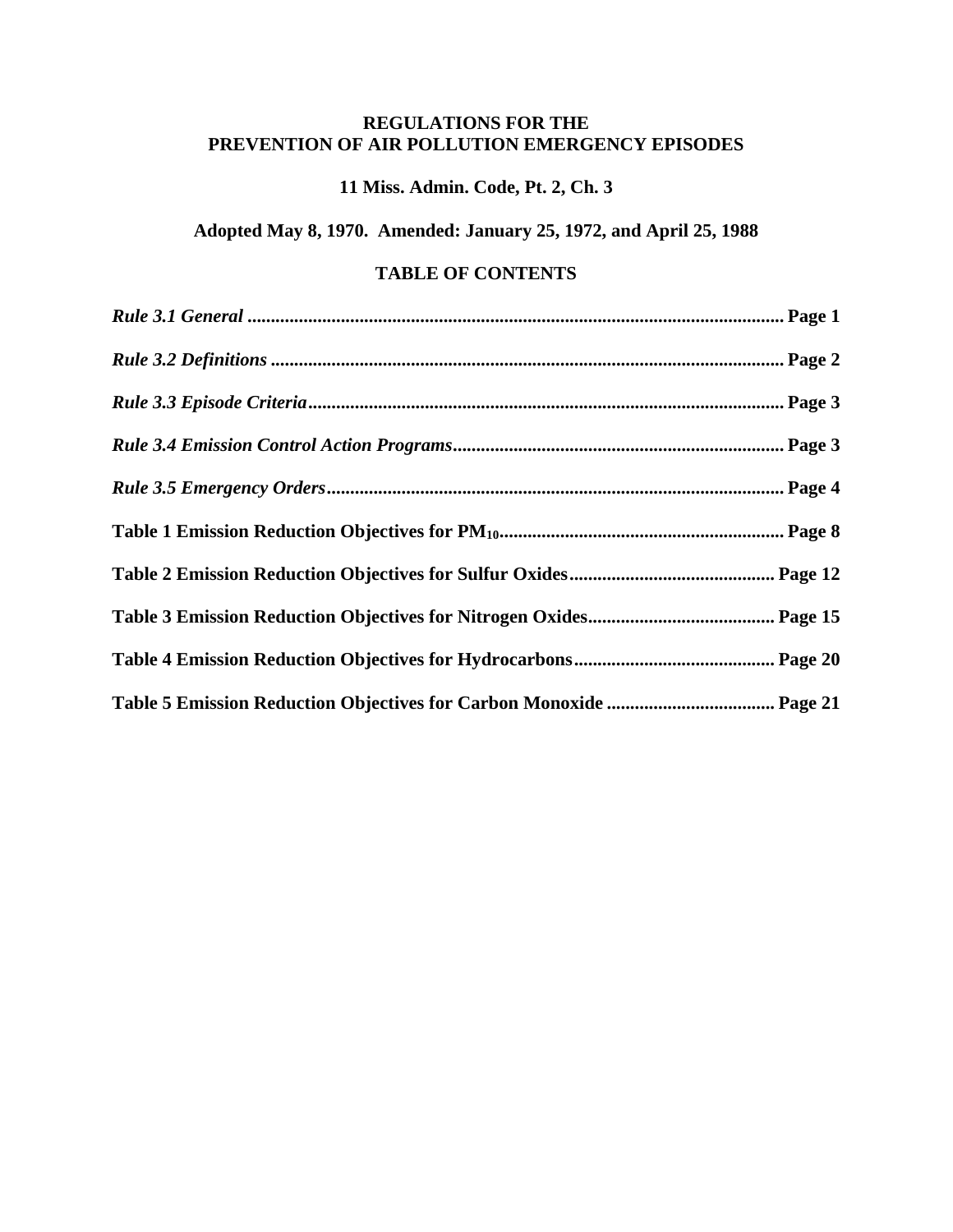#### **Title 11: Mississippi Department of Environmental Quality**

#### **Part 2: Air Regulations**

### **Part 2, Chapter 3: Mississippi Commission on Environmental Quality, Regulations for the Prevention of Air Pollution Emergency Episodes (Adopted May 8, 1970, Last Amended April 25, 1988)**

*Rule 3.1 General*. Authority. Pursuant to the authority granted by Section 49-17-17, Mississippi Code of 1972, Recompiled, the following regulations are adopted to prevent the excessive buildup of air pollutants during air pollution episodes, thereby preventing the occurrence of an emergency due to the effects of these pollutants on the health of persons.

Source:Miss. Code Ann*. §§ 49-2-9 (1)(b), 49-17-17, 49-2-1, et seq. and 49-17-1, et seq.* 

#### *Rule 3.2 Definitions*.

- A. "Air Standards." The maximum allowable concentration of any air contaminant existing in the ambient air during a stated period of time, as adopted by the Commission.
- B. "Director." The Director of the Mississippi Department of Natural Resources.

Source:Miss. Code Ann*. §§ 49-2-9 (1)(b), 49-17-17, 49-2-1, et seq. and 49-17-1, et seq.* 

*Rule 3.3 Episode Criteria*. Conditions justifying the proclamation of an air pollution alert, air pollution warning, or air pollution emergency shall be deemed to exist whenever the Director determines that the accumulation of air pollutants in any place is attaining or has attained levels which could if such levels are sustained or exceeded, lead to a substantial threat to the health of persons. In making this determination, the Director will be guided by the following criteria:

- A. "Air Pollution Forecast": An internal watch by the Office of Pollution Control shall be actuated by a National Weather Service advisory that Atmospheric Stagnation Advisory is in effect or the equivalent local forecast of stagnant atmospheric condition.
- B. "Alert": The Alert level is that concentration of pollutants at which first stage control actions are to begin. An Alert will be declared when any one of the following levels is reached at any monitoring site:
	- (1) The SO<sub>2</sub> level is equal to or greater than 0.3 ppm (800  $\mu$ g/m<sup>3</sup>) for a 24-hour average.
	- (2) The PM<sub>10</sub> level is equal to or greater than 350  $\mu$ g/m<sup>3</sup> for a 24-hour average.
	- (3) The CO level is equal to or greater than 15 ppm  $(17 \text{ mg/m}^3)$  for an 8-hour average.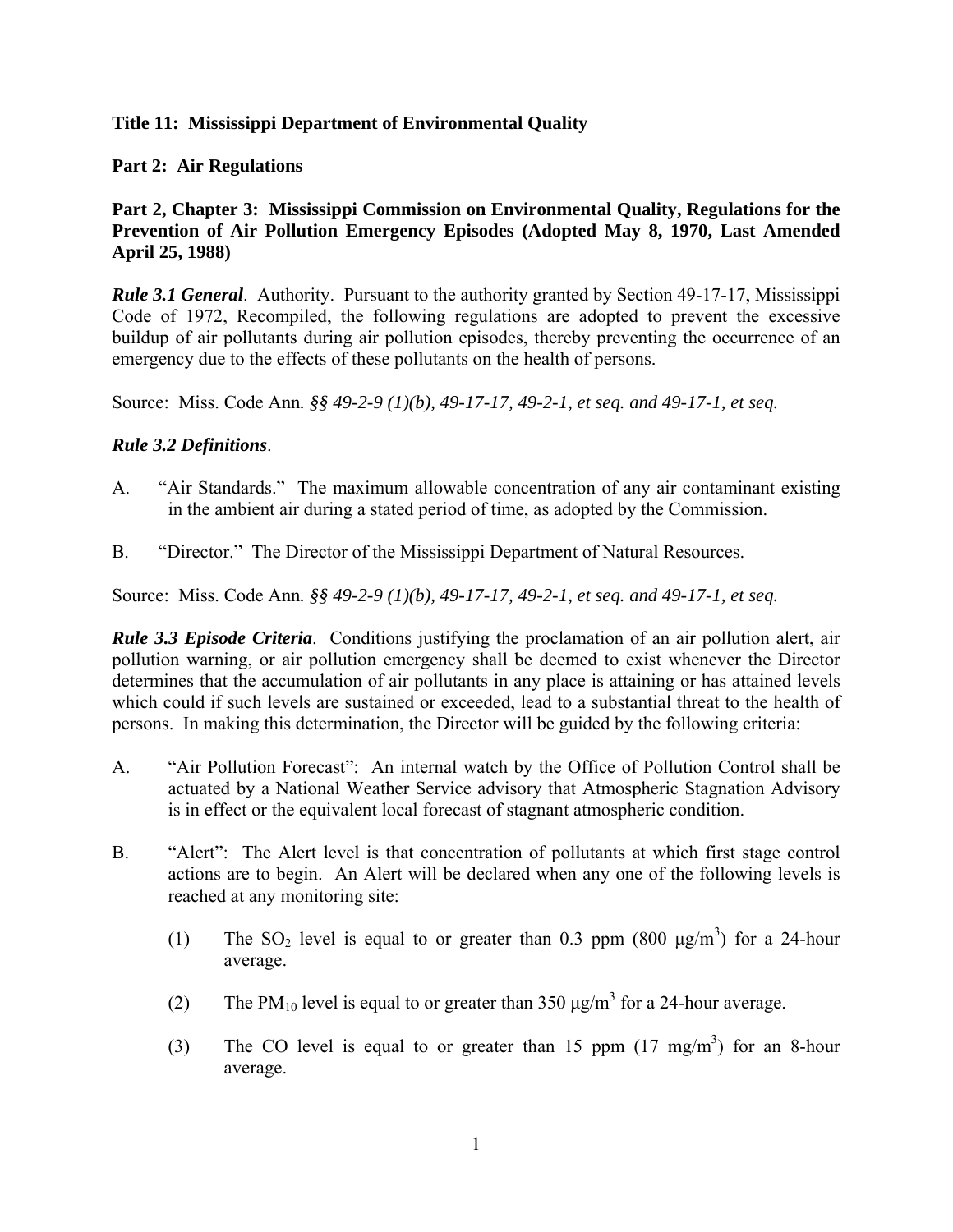- (4) The ozone  $(O_3)$  level is equal to or greater than 0.2 ppm (400  $\mu$ g/m<sup>3</sup>) for 1-hour average.
- (5) The NO<sub>2</sub> level is equal to or greater than 0.6 ppm (1130  $\mu$ g/m<sup>3</sup>) for a 1-hour average or 0.15 ppm  $(282 \mu g/m^3)$  for a 24-hour average.
- (6) In addition to the levels listed for the above pollutants, meteorological conditions are such that pollutant concentrations can be expected to remain at the above levels for twelve (12) or more hours or increase, or in the case of ozone, the situation is likely to reoccur within the next 24-hours unless control actions are taken.
- C. "Warning": The warning level indicates that air quality is continuing to degrade and that additional control actions are necessary. A warning will be declared when any one of the following levels is reached at any monitoring site:
	- (1) The SO<sub>2</sub> level is equal to or greater than 0.7 ppm (1600  $\mu$ g/m<sup>3</sup>) for a 24-hour average.
	- (2) The PM<sub>10</sub> level is equal to or greater than 420  $\mu$ g/m<sup>3</sup> for a 24-hour average.
	- (3) The CO level is equal to or greater than 30 ppm  $(34 \text{ mg/m}^3)$  for an 8-hour average.
	- (4) The ozone (O<sub>3</sub>) level is equal to or greater than 0.4 ppm (800  $\mu$ g/m<sup>3</sup>) for a 1-hour average.
	- (5) The NO<sub>2</sub> level is equal to or greater than 1.2 ppm (2260  $\mu$ g/m<sup>3</sup>) for a 1-hour average.
	- (6) In addition to the levels listed for the above pollutants, meteorological conditions are such that pollutant concentrations can be expected to remain at the above levels for twelve (12) or more hours or increase, or in the case of ozone, the situation is likely to reoccur within the next 24-hours unless control actions are taken.
- D. "Emergency": The emergency level indicates that air quality is continuing to degrade to a level that should never be reached and that the most stringent control actions are necessary. An emergency will be declared when any one of the following levels is reached at any monitoring site:
	- (1) The SO<sub>2</sub> level is equal to or greater than 0.8 ppm (2100  $\mu$ g/m<sup>3</sup>) for a 24-hour average.
	- (2) The PM<sub>10</sub> level is equal to or greater than 500  $\mu$ g/m<sup>3</sup> for a 24-hour average.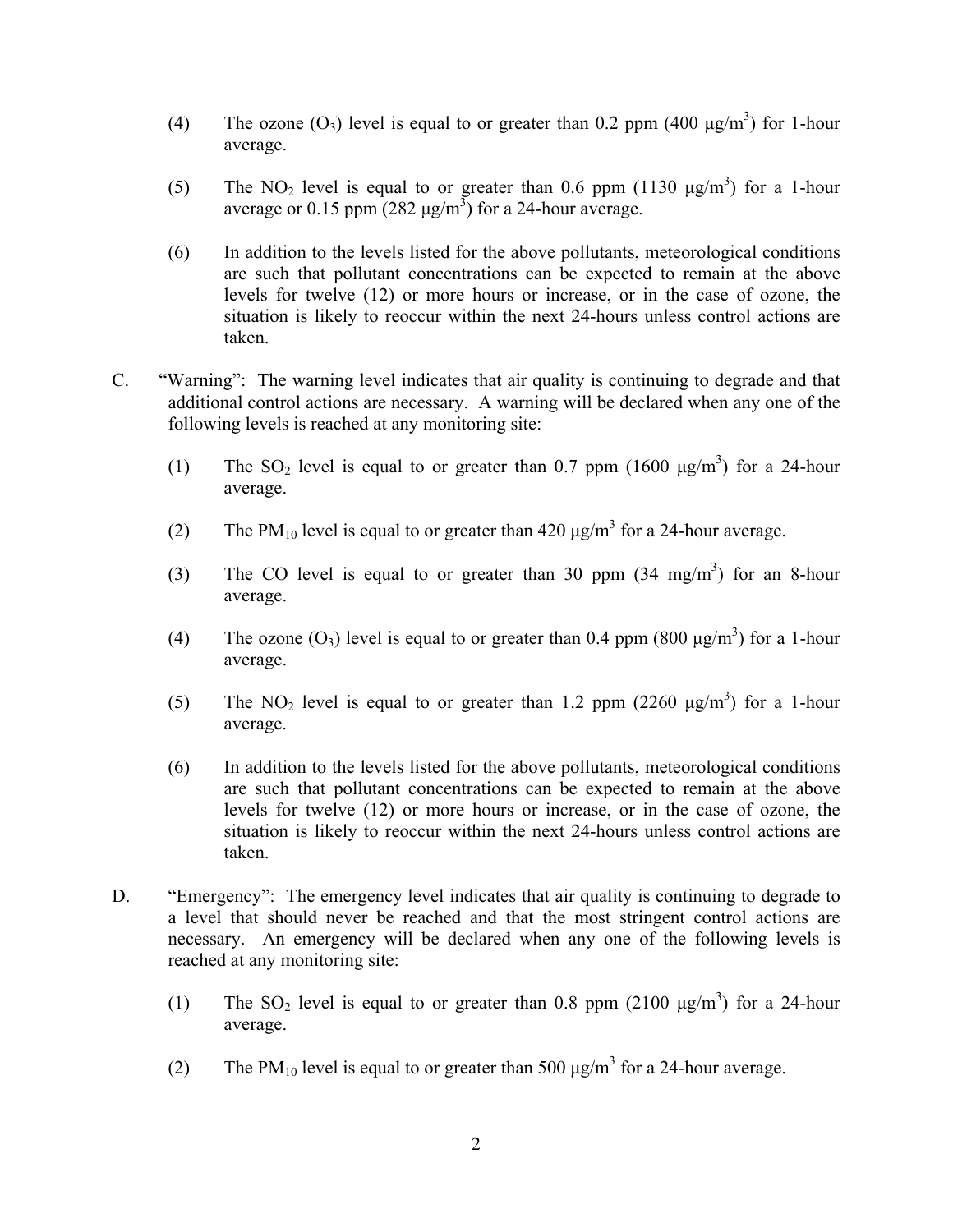- (3) The CO level is equal to or greater than 40 ppm  $(46 \text{ mg/m}^3)$  for an 8-hour average.
- (4) The ozone (O<sub>3</sub>) level is equal to or greater than 0.5 ppm (1000  $\mu$ g/m<sup>3</sup>) for a 1-hour average.
- (5) The NO<sub>2</sub> level is equal to or greater than 1.6 ppm (3000  $\mu$ g/m<sup>3</sup>) for a 1-hour average or 0.4 ppm  $(750 \text{ µg/m}^3)$  for a 24-hour average.
- (6) In addition to the levels listed for the above pollutants, meteorological conditions are such that pollutant concentrations can be expected to remain at the above levels for twelve (12) or more hours or increase, or in the case of ozone, the situation is likely to reoccur within the next 24-hours unless control actions are taken.
- E. "Termination": Once declared, any status reached by application of these criteria will remain in effect until the criteria for that level are no longer met. At such time, the next lower status will be assumed.

Source:Miss. Code Ann*. §§ 49-2-9 (1)(b), 49-17-17, 49-2-1, et seq. and 49-17-1, et seq.* 

### *Rule 3.4 Emission Control Action Programs*.

- A. Any person responsible for the operation of a source of air contaminant which emits 0.25 tons per day or more of air contaminants for which air standards have been adopted shall prepare emission control action programs, consistent with good industrial practice and safe operating procedures, for reducing the emission of air contaminants into the outdoor atmosphere during periods of an AIR POLLUTION ALERT, AIR POLLUTION WARNING, AND AIR POLLUTION EMERGENCY. Emission control action programs shall be designed to reduce or eliminate emissions of air contaminants into the outdoor atmosphere in accordance with the objectives set forth in Tables 1-5 which are made a part of this rule.
- B. Emission control action programs as required under Rule 3.4.A. shall be in writing and show the source of air contamination, the approximate amount of reduction of contaminants, the approximate time required to effect the program, a brief description of the manner in which the reduction will be achieved during each stage of an air pollution episode, and such other information as the Commission shall deem pertinent.
- C. During a condition of AIR POLLUTION ALERT, AIR POLLUTION WARNING, AND AIR POLLUTION EMERGENCY, emission control action programs as required by Rule 3.4.A. shall be made available on the premises to any person authorized to enforce the provisions of the Commission's emergency procedure.
- D. Emission control action programs as required by Rule 3.4.A. shall be submitted to the Commission in accordance with procedures described in Commission Regulation Miss.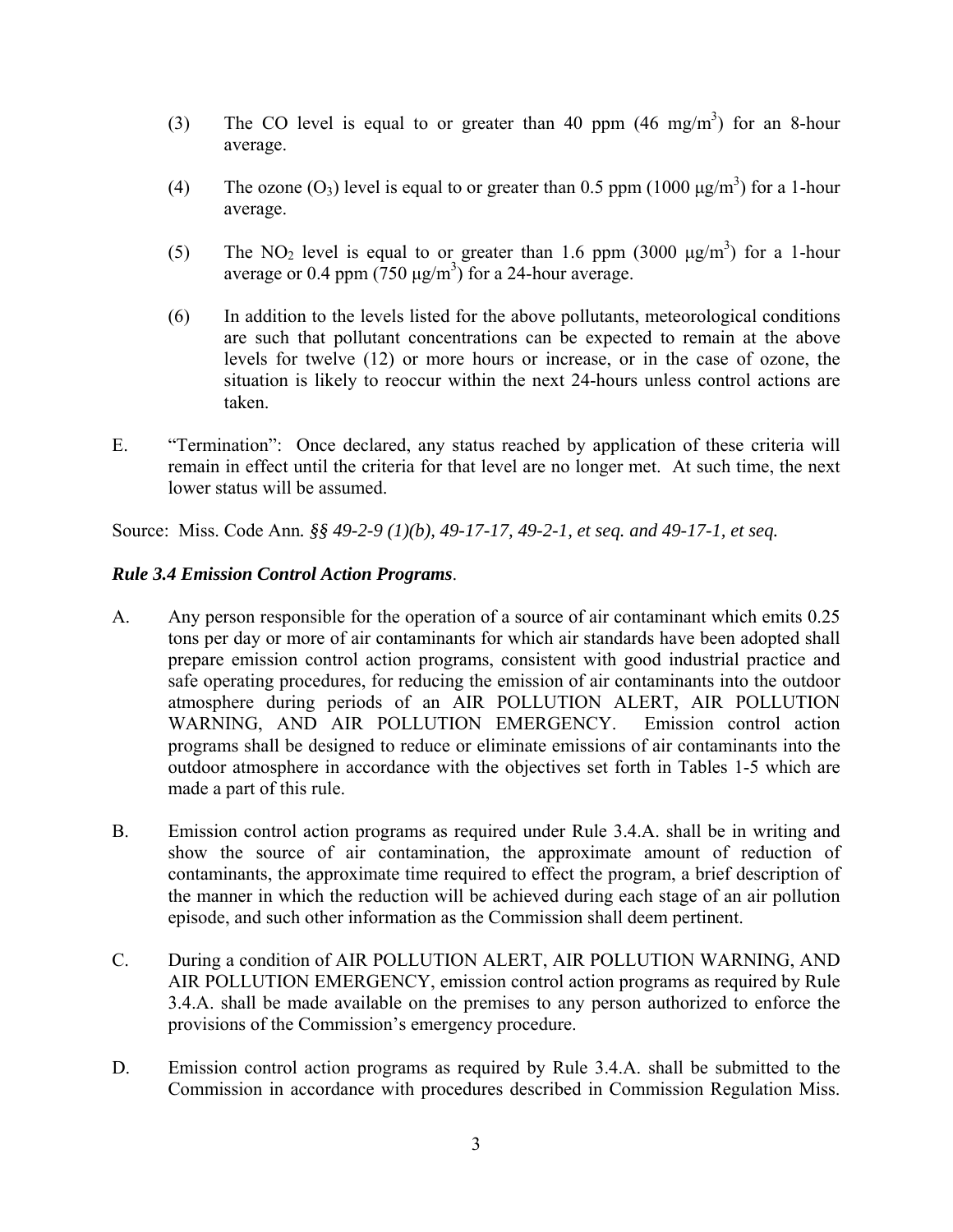Admin Code, Title 11, Part 2, Chapter 2; such emission control action programs shall be subject to review and approval by the Commission. If, in the opinion of the Commission, such emission control action programs do not effectively carry out the objectives as set forth in Tables 1-5, the Commission may disapprove said emission control action programs, state its reason for disapproval and order the preparation of amended emission control action programs within the time period specified in the order. Any person aggrieved by the order requiring the preparation of a revised program is entitled to a hearing in accordance with Section 49-17-41, Mississippi Code of 1972. If the person responsible fails within the time period specified in the order to submit an amended emission control action program which in the opinion of the Commission meets the said objectives, the Commission may revise the emission control action program to cause it to meet these objectives. Such revised program will thereafter be the emission control action program which the person responsible will put into effect upon the issuance of an appropriate order by the Commission.

Source*: Miss. Code Ann. §§ 49-2-9 (1)(b), 49-17-17, 49-2-1, et seq. and 49-17-1, et seq.* 

### *Rule 3.5 Emergency Orders*.

- A. Following are emergency orders which may be appropriate for use by the Director upon his declaration that an Air Pollution Emergency Episode exists for any air contaminants for which air standards have been adopted:
	- (1) Air Pollution Alert
		- (a) Any one or combination of air contaminants:
			- (1) Any person responsible for the operation of a source of air contaminants as set forth in Rule 3.4.B. shall take all AIR POLLUTION ALERT actions as required for such source of air contamination, and shall particularly put into effect the emission control action programs for an AIR POLLUTION ALERT.
		- (b)  $PM_{10}$ 
			- (1) There shall be no open burning by any persons of tree waste, vegetation, refuse, or debris in any form.
			- (2) The use of incinerators for the disposal of any form of solid waste shall be limited to the hours between 12:00 Noon and 4:00 P.M.
			- (3) Persons operating fuel-burning equipment which requires boiler lancing or soot blowing shall perform such operations only between the hours of 12:00 Noon and 4:00 P.M.
		- (c) Nitrogen Oxides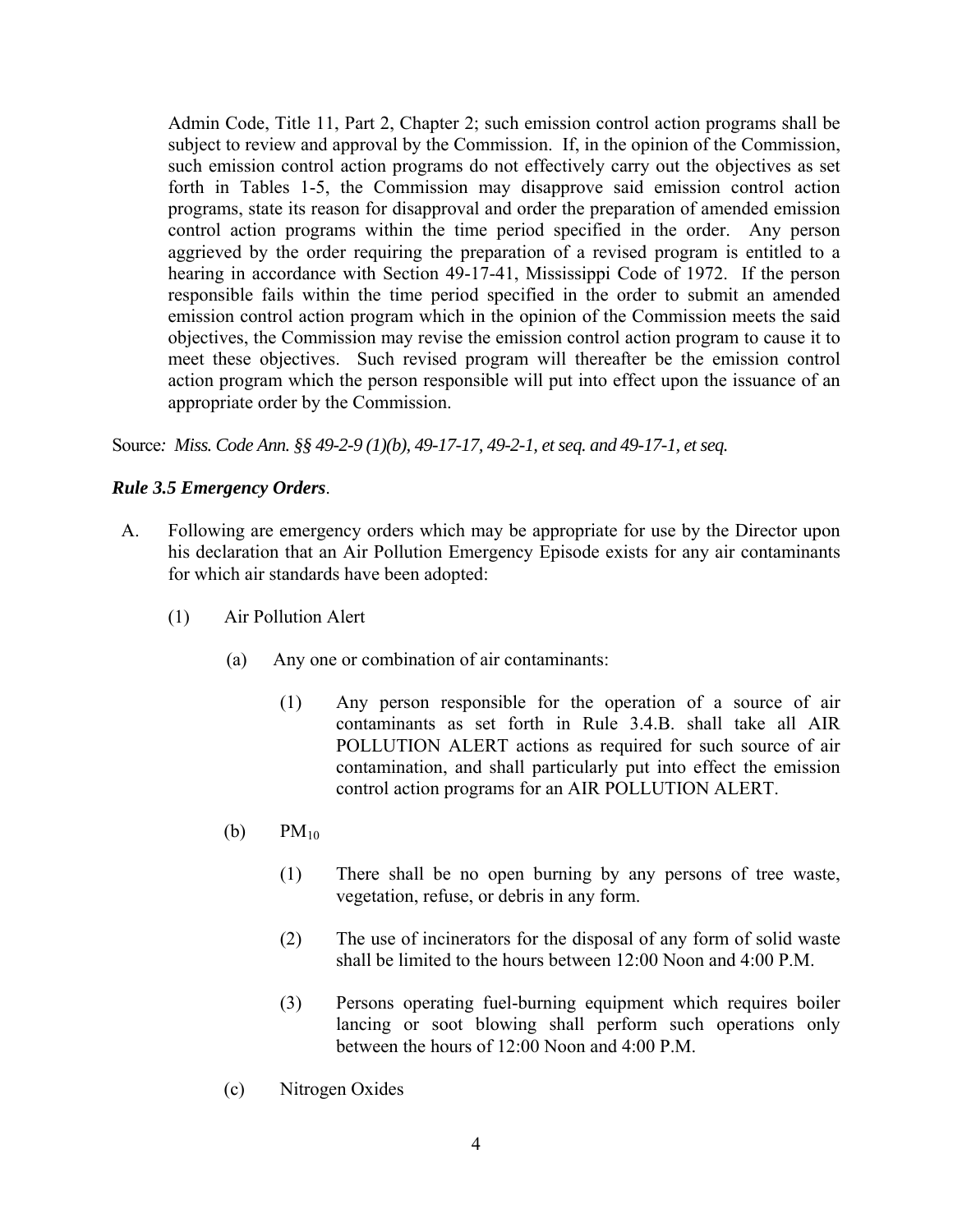- (1) There shall be no open burning by any persons of tree waste, vegetation, refuse, or debris in any form.
- (2) The use of incinerators for the disposal of any form of solid waste shall be limited to the hours between 12:00 Noon and 4:00 P.M.
- (2) Air Pollution Warning
	- (a) Any one or combination of air contaminants
		- (1) Any person responsible for the operation of a source of air contamination as set forth in Rule 3.4.A. shall take all AIR POLLUTION WARNING actions as required for such source of air contamination; and shall particularly put into effect the emission control action programs for an AIR POLLUTION WARNING.
	- (b)  $PM_{10}$ 
		- (1) There shall be no open burning by any persons of tree waste, vegetation, refuse, or debris in any form.
		- (2) The use of incinerators for the disposal of any form of solid waste or liquid waste shall be prohibited.
		- (3) Persons operating fuel-burning equipment which requires boiler lancing or soot blowing shall perform such operations only between the hours of 12:00 Noon and 4:00 P.M.
	- (c) Nitrogen oxides
		- (1) There shall be no open burning by any persons of tree waste, vegetation, refuse, or debris in any form.
		- (2) The use of incinerators for the disposal of any form of solid waste or liquid waste shall be prohibited.
- (3) Air Pollution Emergency
	- (a) Any one or combination of contaminants:
		- (1) Any person responsible for the operation of a source of air contamination as described in Rule 3.4.A. shall take all AIR POLLUTION EMERGENCY actions as listed as required for such source of air contaminants; and shall particularly put into effect the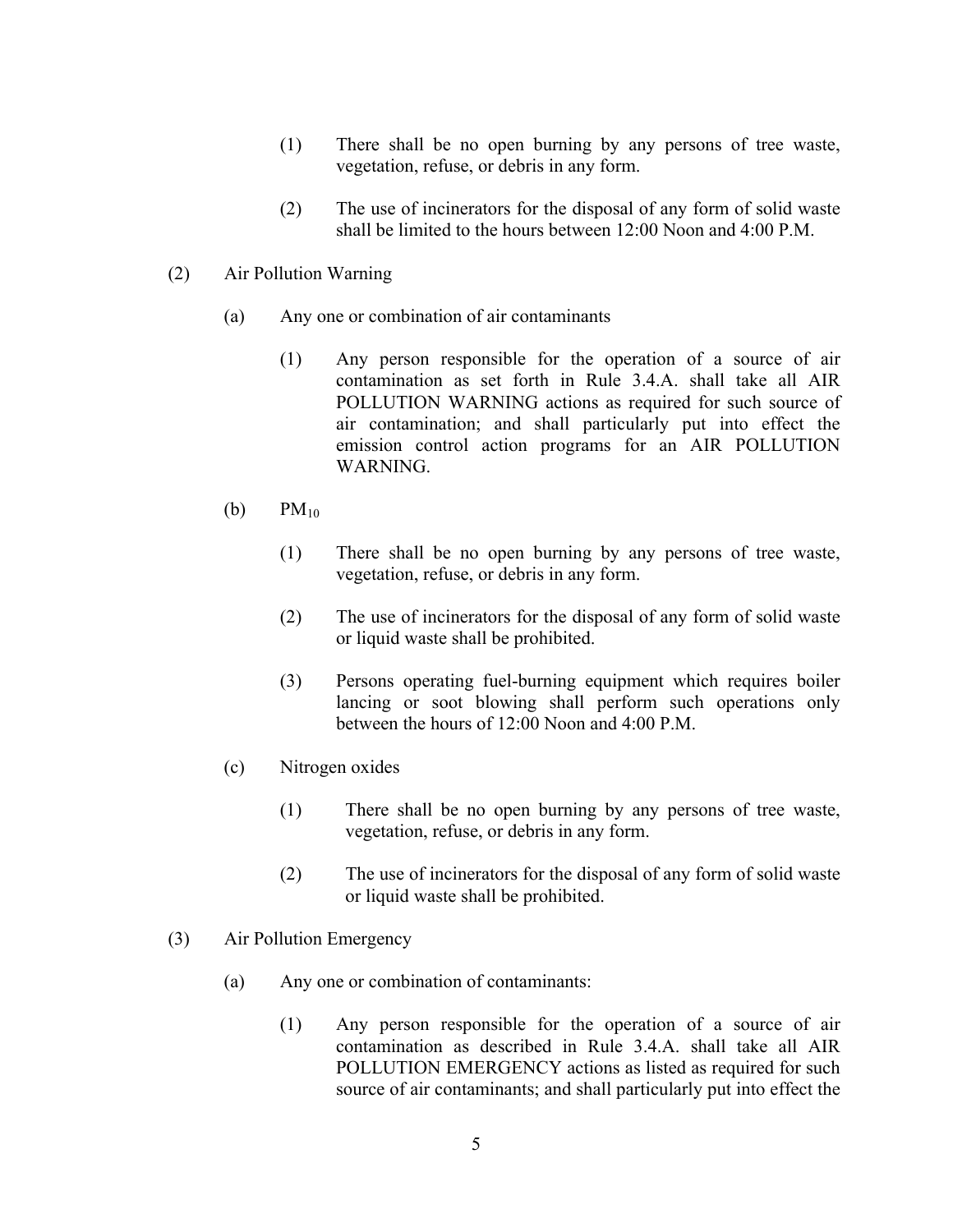emission control action programs for an AIR POLLUTION **EMERGENCY** 

- (2) All manufacturing establishments except those included in Rule  $3.4.A(3)(a)(1)$  will institute such action as will result in maximum reduction of air contaminants from their operations by ceasing, curtailing, or postponing operations which emit air contaminants to the extent possible without causing injury to persons or damage to equipment.
- (3) All places of employment described below shall immediately cease operations:
	- (i) Mining and quarrying of non-metallic minerals.
	- (ii) All contract construction work except that which must proceed to avoid physical harm.
	- (iii) Wholesale trade establishments, i.e. places of business primarily engaged in selling merchandise to retailers, to industrial, commercial, institutional or professional users, or to other wholesalers, or acting as agents in buying merchandise for or selling merchandise to such persons or companies.
	- (iv) All offices of local, county, and state government including authorities, joint meetings, and any other public body; except to the extent that such office must continue to operate in order to enforce the requirements of this order pursuant to statute.
	- (v) All retail trade establishments except pharmacies and stores primarily engaged in the sale of food.
	- (vi) Banks; credit agencies other than banks; securities and commodities brokers, dealers, exchanges and services; office of insurance carriers, agents and brokers; real estate offices.
	- (vii) Wholesale and retail laundries; laundry services and cleaning and dyeing establishments; photographic studios; beauty shops, barber shops, shoe repair shops.
	- (viii) Advertising Offices; consumer credit reporting, adjustment and collection agencies; duplicating, addressing, blueprinting; photocopying, mailing, mailing list and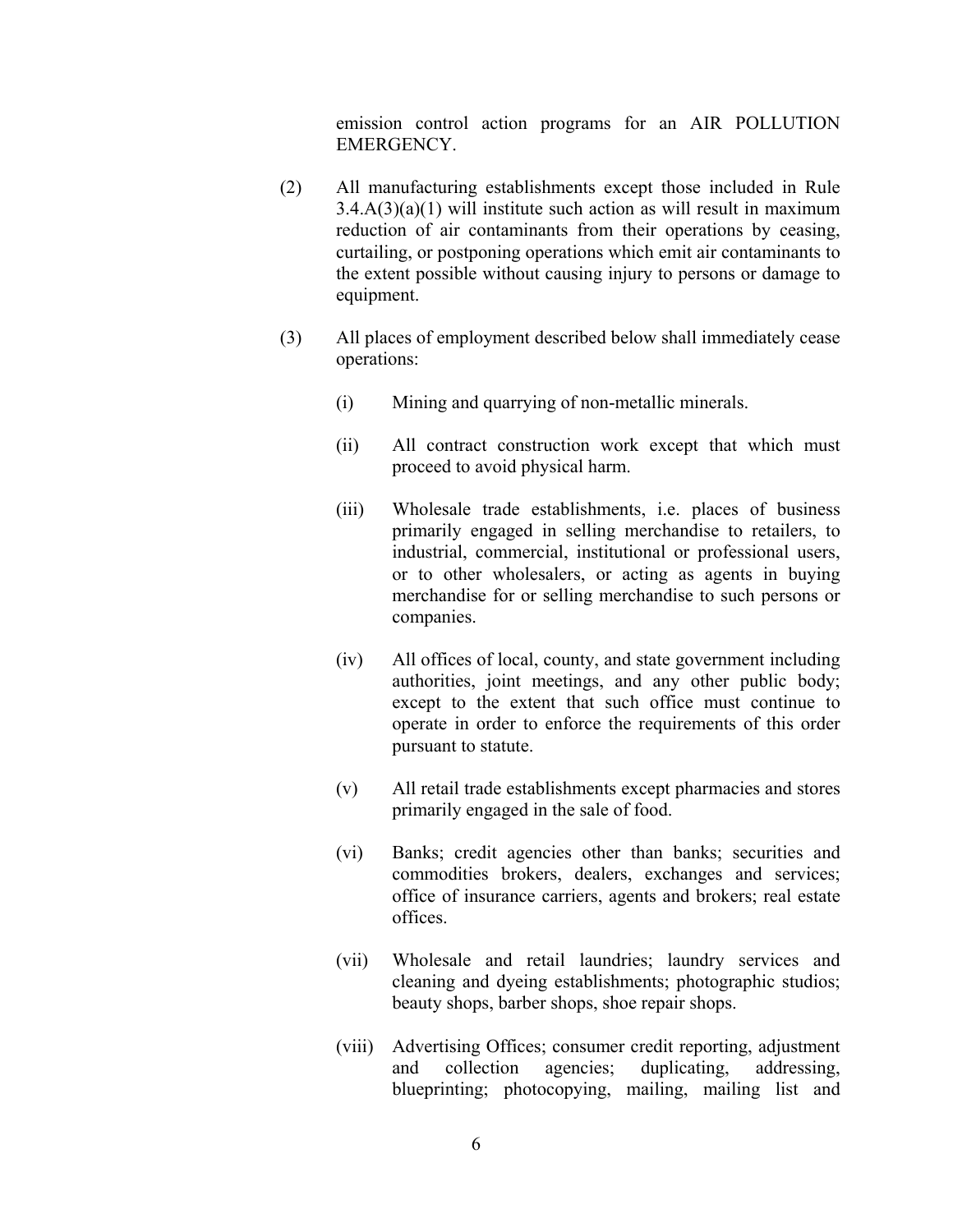stenographic services; equipment rental services; commercial testing laboratories.

- (ix) Automobile repair, automobile services, garages.
- (x) Establishments rendering amusement and recreation services including motion picture theaters.
- (xi) Elementary and secondary schools, colleges, universities, professional schools, junior colleges, vocational schools, and public and private libraries.
- (4) There shall be no open burning by any person of tree waste, vegetation, refuse, or debris in any form.
- (5) The use of incinerators for the disposal of any form of solid waste or liquid waste shall be prohibited.
- (6) The use of motor vehicles is prohibited except in emergencies with the approval of local or state police.
- B. When the Director determines that an Air Pollution Emergency Episode condition exists at one or more monitoring sites solely because of emissions from a limited number of sources, he may order such source or sources to put into effect the emission control action programs which are applicable for each episode stage.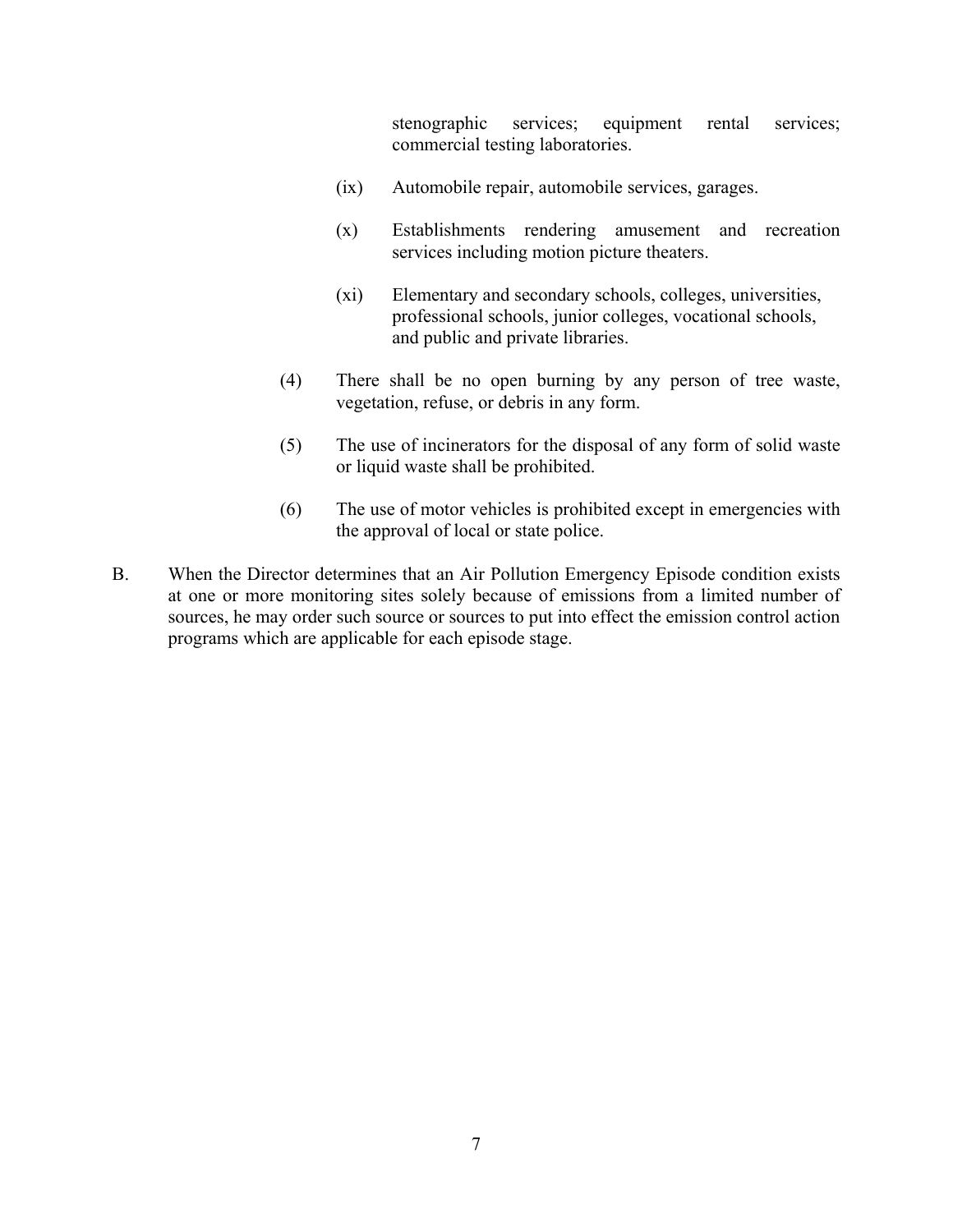| FOR $PM_{10}$                                                 |           |                                                                                                                                    |
|---------------------------------------------------------------|-----------|------------------------------------------------------------------------------------------------------------------------------------|
| Source of Air Contamination                                   | Level     | <b>Action Required</b>                                                                                                             |
| 1. Coal or oil-fired electric<br>power generating facilities. | Alert     | a. Substantial reduction by<br>utilization of fuels having lowest<br>available ash content.                                        |
|                                                               |           | b. Maximum utilization of mid-day<br>$(12:00$ Noon to 4:00 P.M.)<br>atmospheric turbulence for boiler<br>lancing and soot blowing. |
|                                                               |           | c. Substantial reduction by<br>diverting electric power generation<br>to facilities outside of Alert Area.                         |
|                                                               | Warning   | a. Maximum reduction by<br>utilization of fuels having lowest<br>available ash content.                                            |
|                                                               |           | b. Maximum utilization of mid-day<br>$(12:00$ Noon to 4:00 P.M.)<br>atmospheric turbulence for boiler<br>lancing and soot blowing. |
|                                                               |           | c. Maximum reduction by<br>diverting electric power generation<br>to facilities outside of Warning<br>Area.                        |
|                                                               | Emergency | a. Maximum reduction by<br>utilization of fuels having lowest<br>available ash content.                                            |
|                                                               |           | b. Maximum utilization of mid-<br>day (12:00 Noon to 4:00 P.M.)<br>atmospheric turbulence for boiler<br>lancing and soot blowing.  |
|                                                               |           | c. Maximum reduction by<br>diverting electric power generation<br>to facilities outside of Emergency<br>Area                       |

 $\Gamma$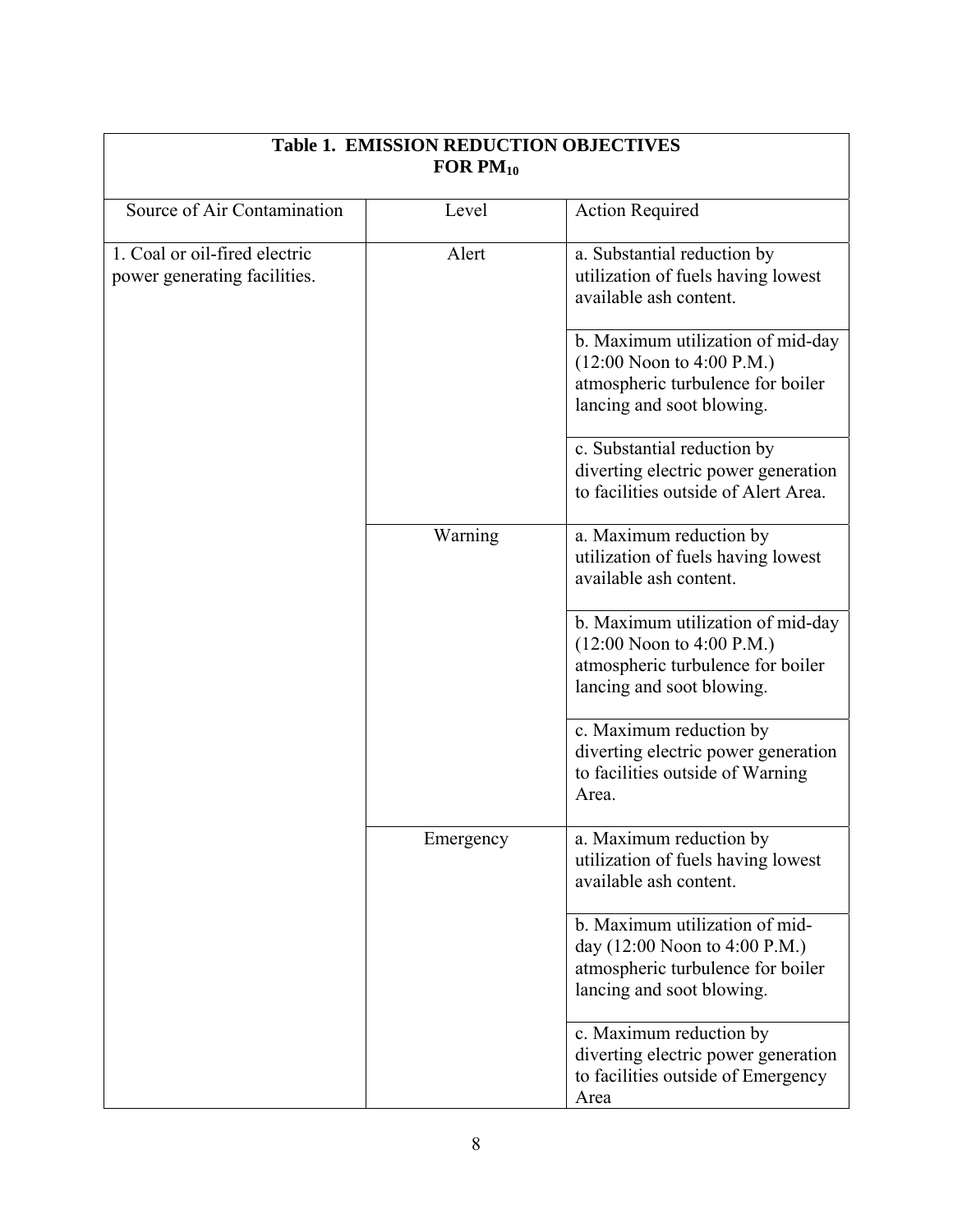| FOR $PM_{10}$                                               |           |                                                                                                                                       |
|-------------------------------------------------------------|-----------|---------------------------------------------------------------------------------------------------------------------------------------|
| Source of Air Contamination                                 | Level     | <b>Action Required</b>                                                                                                                |
| 2. Coal or oil-fired process<br>steam generating facilities | Alert     | a. Substantial reduction by<br>utilization of fuels having lowest<br>available ash content                                            |
|                                                             |           | b. Maximum utilization of mid-day<br>$(12:00$ Noon to 4:00 P.M.)<br>atmospheric turbulence for boiler<br>lancing and soot blowing.    |
|                                                             |           | $\overline{c}$ . Reduction of steam load<br>demands consistent with<br>continuing plant operations.                                   |
|                                                             | Warning   | a. Maximum reduction by<br>utilization of fuels having lowest<br>available ash content.                                               |
|                                                             |           | b. Maximum utilization of mid-day<br>$(12:00$ Noon to 4:00 P.M.)<br>atmospheric turbulence for boiler<br>lancing and soot blowing.    |
|                                                             |           | c. Reduction of steam load<br>demands consistent with<br>continuing plant operations.                                                 |
|                                                             |           | d. Making ready for use a plan of<br>action to be taken if an emergency<br>develops.                                                  |
|                                                             | Emergency | a. Maximum reduction by reducing<br>heat and steam demands to<br>absolute necessities consistent with<br>preventing equipment damage. |
|                                                             |           | b. Maximum utilization of mid-day<br>$(12:00$ Noon to 4:00 p.m.)<br>atmospheric turbulence for boiler<br>lancing and soot blowing.    |

# **Table 1. EMISSION REDUCTION OBJECTIVES**

⅂

 $\overline{\phantom{a}}$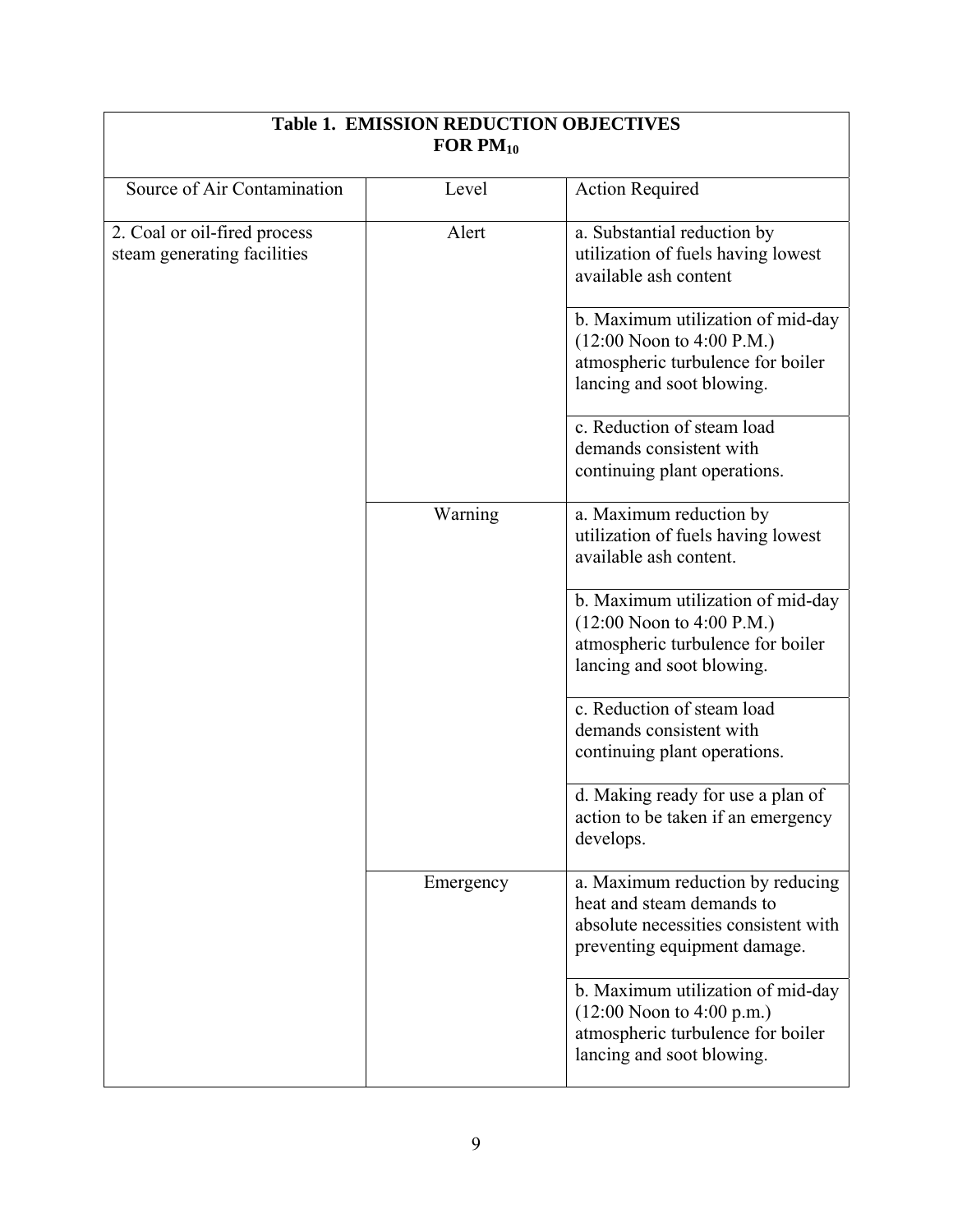| FOR $PM_{10}$                                                                |           |                                                                                                                                                                                                                                                      |
|------------------------------------------------------------------------------|-----------|------------------------------------------------------------------------------------------------------------------------------------------------------------------------------------------------------------------------------------------------------|
| Source of Air Contamination                                                  | Level     | <b>Action Required</b>                                                                                                                                                                                                                               |
| 3. A - Manufacturing,<br>processing, and mining<br>industries.<br><b>AND</b> | Alert     | a. Substantial reduction of air<br>contaminants from manufacturing<br>operations by curtailing,<br>postponing, or deferring<br>production and allied operations.                                                                                     |
| B - Other persons required by<br>the Commission to prepare<br>standby plans. |           | b. Maximum reduction by<br>deferring trade waste disposal<br>operations which emit particles,<br>gases, vapors or malodorous<br>substances.                                                                                                          |
|                                                                              |           | c. Reduction of heat load demands<br>for processing consistent with<br>continuing plant operations.                                                                                                                                                  |
|                                                                              | Warning.  | a. Maximum reduction of air<br>contaminants from manufacturing<br>operations by, if necessary,<br>assuming reasonable economic<br>hardship by postponing production<br>and allied operations.                                                        |
|                                                                              | Emergency | a. Elimination of air contaminants<br>from manufacturing operations by<br>ceasing, curtailing, postponing or<br>deferring production and allied<br>operations to the extent possible<br>without causing injury to persons<br>or damage to equipment. |
|                                                                              |           | b. Elimination of air contaminants<br>from trade waste disposal<br>processes which emit particles,<br>gases, vapors or malodorous<br>substances.                                                                                                     |
|                                                                              |           | c. Maximum reduction of heat load<br>demands for processing.                                                                                                                                                                                         |

 $\overline{\phantom{a}}$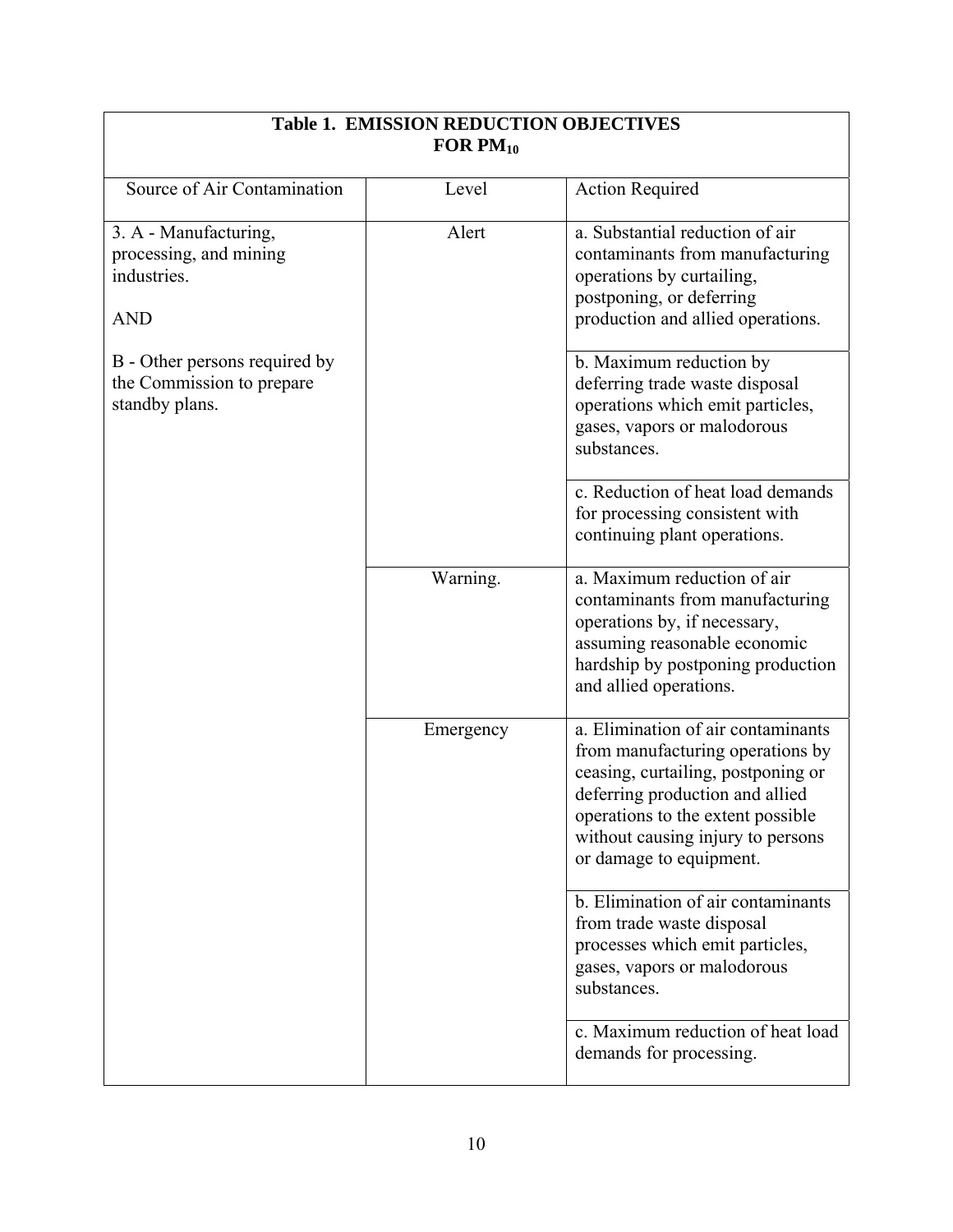| FOR $PM_{10}$                 |           |                                                                                                                                 |
|-------------------------------|-----------|---------------------------------------------------------------------------------------------------------------------------------|
| Source of Air Contamination   | Level     | <b>Action Required</b>                                                                                                          |
| 4. Refuse disposal operations | Alert     | a. Maximum reduction by<br>prevention of open burning.                                                                          |
|                               |           | b. Substantial reduction by limiting<br>burning of refuse in incinerators to<br>the hours between 12:00 Noon and<br>$4:00$ p.m. |
|                               | Warning   | a. Maximum reduction by<br>prevention of open burning.                                                                          |
|                               |           | b. Complete elimination of the use<br>of incinerators.                                                                          |
|                               | Emergency | a. Maximum reduction by<br>prevention of open burning.                                                                          |
|                               |           | b. Complete elimination of the use<br>of incinerators.                                                                          |

# **Table 1. EMISSION REDUCTION OBJECTIVES**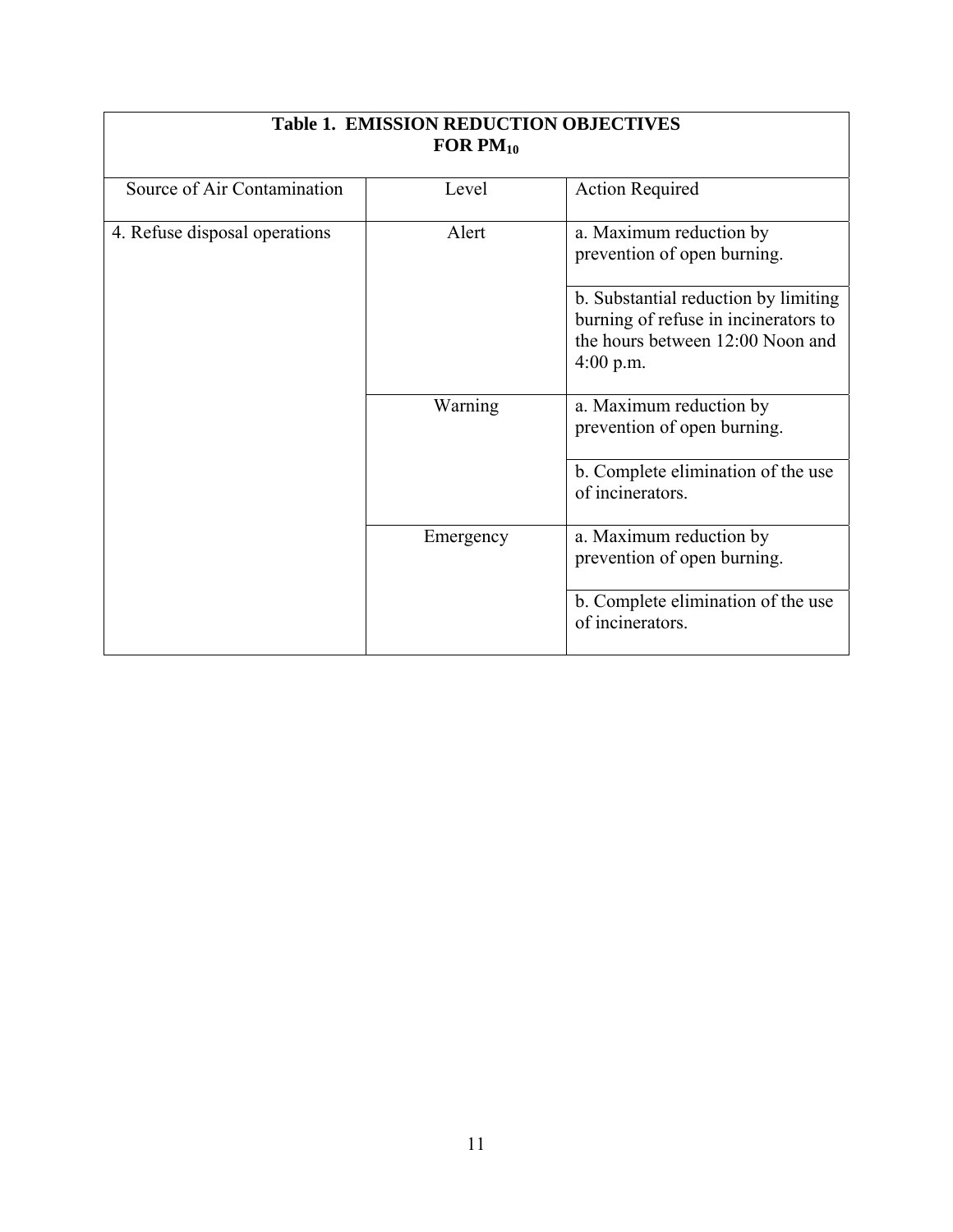| <b>FOR SULFUR OXIDES</b>                                      |           |                                                                                                                 |
|---------------------------------------------------------------|-----------|-----------------------------------------------------------------------------------------------------------------|
| Source of Air Contamination                                   | Level     | <b>Action Required</b>                                                                                          |
| 1. Coal or oil-fired electric<br>power generating facilities. | Alert     | a. Substantial reduction by<br>utilization of fuels having lowest<br>available sulfur content.                  |
|                                                               |           | b. Substantial reduction by<br>diverting electric power generation<br>to facilities outside of Alert Area.      |
|                                                               | Warning   | a. Substantial reduction by<br>utilization of fuels having lowest<br>available sulfur content.                  |
|                                                               |           | b. Substantial reduction by<br>diverting electric power generation<br>to facilities outside of Warning<br>Area. |
|                                                               | Emergency | a. Maximum reduction by<br>utilization of fuels having lowest<br>available sulfur content.                      |
|                                                               |           | b. Maximum reduction by<br>diverting electric power generation<br>to facilities outside of Emergency<br>Area.   |
| 2. Coal or oil-fired process<br>steam generating facilities.  | Alert     | a. Substantial reduction by<br>utilization of fuels having lowest<br>available sulfur content.                  |
|                                                               |           | b. Reduction of steam load<br>demands consistent with<br>continuing plant operations.                           |
|                                                               | Warning   | a. Maximum reduction by<br>utilization of fuels having the<br>lowest available sulfur content.                  |
|                                                               |           | b. Reduction of steam load<br>demands consistent with<br>continuing plant operations.                           |

## **Table 2. EMISSION REDUCTION OBJECTIVES**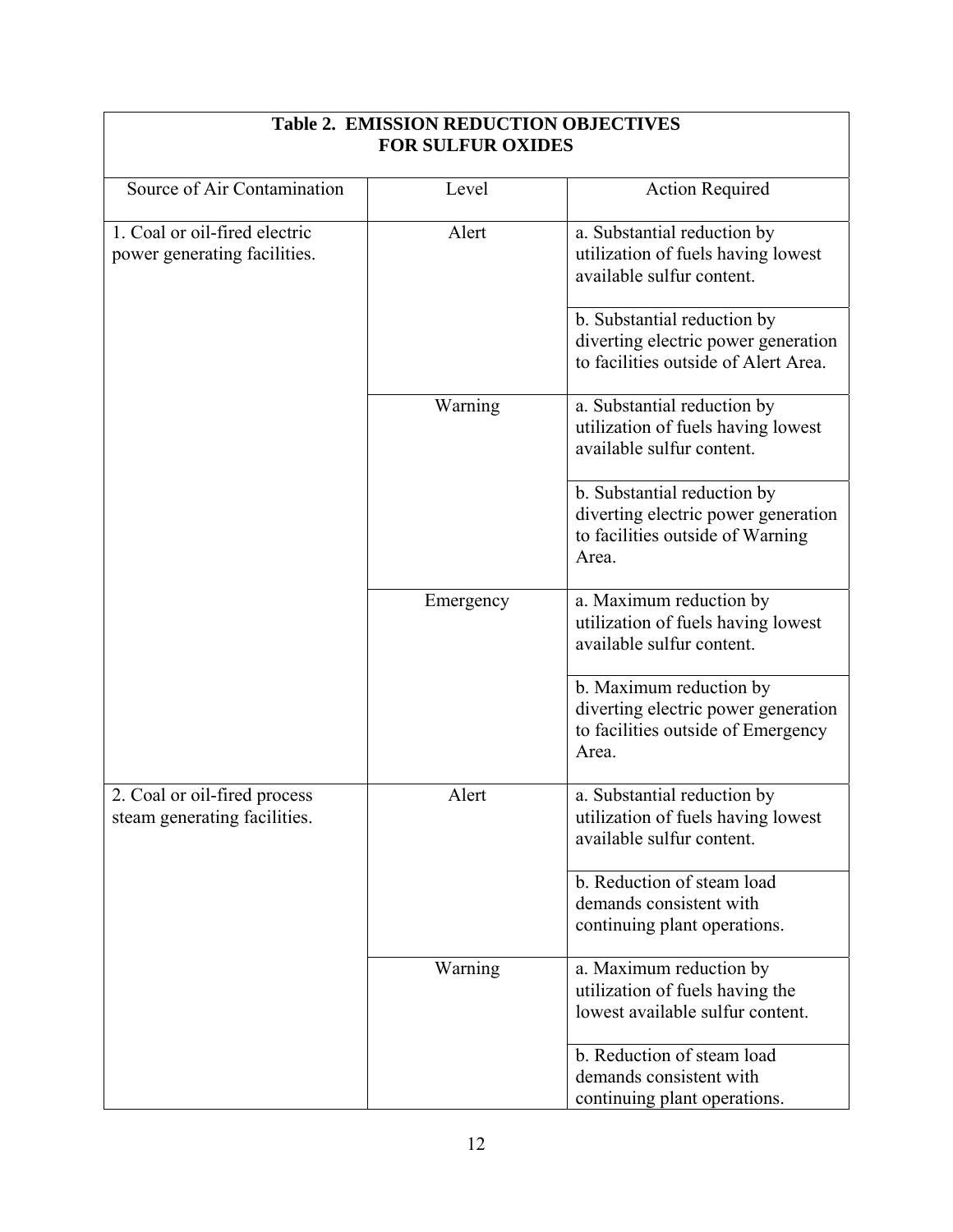| <b>FOR SULFUR OXIDES</b>                                                                                                                           |           |                                                                                                                                                                                                                                                                                                                                                                                                                         |
|----------------------------------------------------------------------------------------------------------------------------------------------------|-----------|-------------------------------------------------------------------------------------------------------------------------------------------------------------------------------------------------------------------------------------------------------------------------------------------------------------------------------------------------------------------------------------------------------------------------|
| Source of Air Contamination                                                                                                                        | Level     | <b>Action Required</b>                                                                                                                                                                                                                                                                                                                                                                                                  |
|                                                                                                                                                    |           | c. Making ready for use a plan of<br>action to be taken if an emergency<br>develops.                                                                                                                                                                                                                                                                                                                                    |
|                                                                                                                                                    | Emergency | a. Maximum reduction by reducing<br>heat and steam demands to<br>absolute necessities consistent with<br>preventing equipment damage.                                                                                                                                                                                                                                                                                   |
|                                                                                                                                                    |           | b. Taking the action called for in<br>the emergency plan.                                                                                                                                                                                                                                                                                                                                                               |
| 3. A - Manufacturing and<br>Processing Industries<br><b>AND</b><br>$B. -$ Other persons required by<br>the Commission to prepare<br>standby plans. | Alert     | a. Substantial reduction of air<br>contaminants from manufacturing<br>operations by curtailing,<br>postponing, or deferring<br>production and allied operations.<br>b. Maximum reduction by<br>deferring trade waste disposal<br>operations which emit particles,<br>gases, vapors, or malodorous<br>substances.<br>c. Reduction of heat load demands<br>for processing consistent with<br>continuing plant operations. |
|                                                                                                                                                    | Warning   | a. Maximum reduction of air<br>contaminants from manufacturing<br>operations by, if necessary,<br>assuming reasonable economic<br>hardship postponing production<br>and allied operations.<br>b. Maximum reduction by<br>deferring trade waste disposal<br>operations which emit particles,<br>gases, vapors, or malodorous<br>substances.                                                                              |

## **Table 2. EMISSION REDUCTION OBJECTIVES**

٦

 $\overline{\phantom{a}}$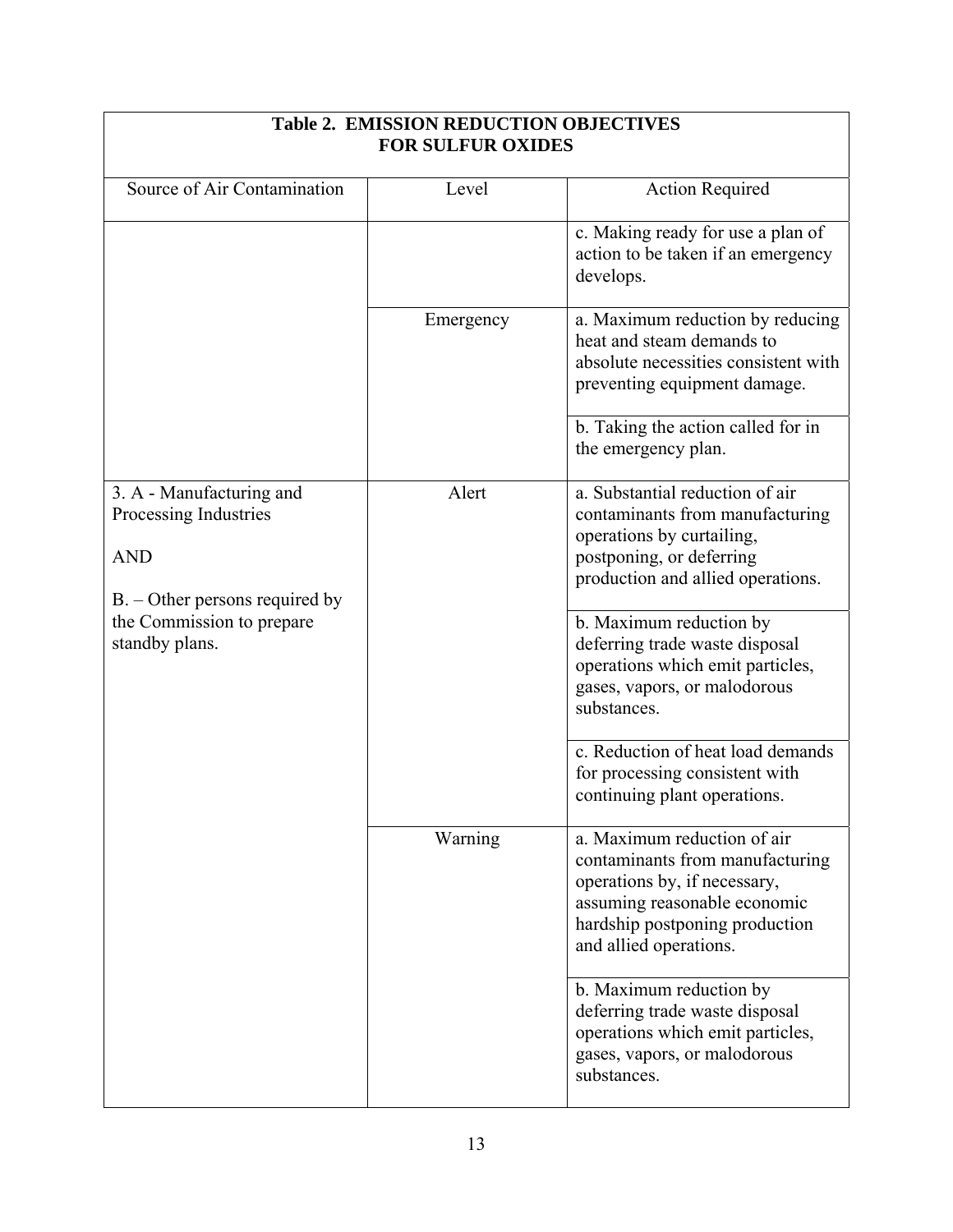| <b>FOR SULFUR OXIDES</b>    |           |                                                                                                                                                                                                                                                       |
|-----------------------------|-----------|-------------------------------------------------------------------------------------------------------------------------------------------------------------------------------------------------------------------------------------------------------|
| Source of Air Contamination | Level     | <b>Action Required</b>                                                                                                                                                                                                                                |
|                             |           | c. Reduction of heat load demands<br>for processing consistent with<br>continuing plant operations.                                                                                                                                                   |
|                             | Emergency | a. Elimination of air contaminants<br>from manufacturing operations by<br>ceasing, curtailing, postponing, or<br>deferring production and allied<br>operations to the extent possible<br>without causing injury to persons<br>or damage to equipment. |
|                             |           | b. Elimination of air contaminants<br>from trade waste disposal<br>processes which emit particles,<br>gases, vapors or malodorous<br>substances.                                                                                                      |
|                             |           | c. Maximum reduction of heat load<br>demands for processing.                                                                                                                                                                                          |

## **Table 2. EMISSION REDUCTION OBJECTIVES**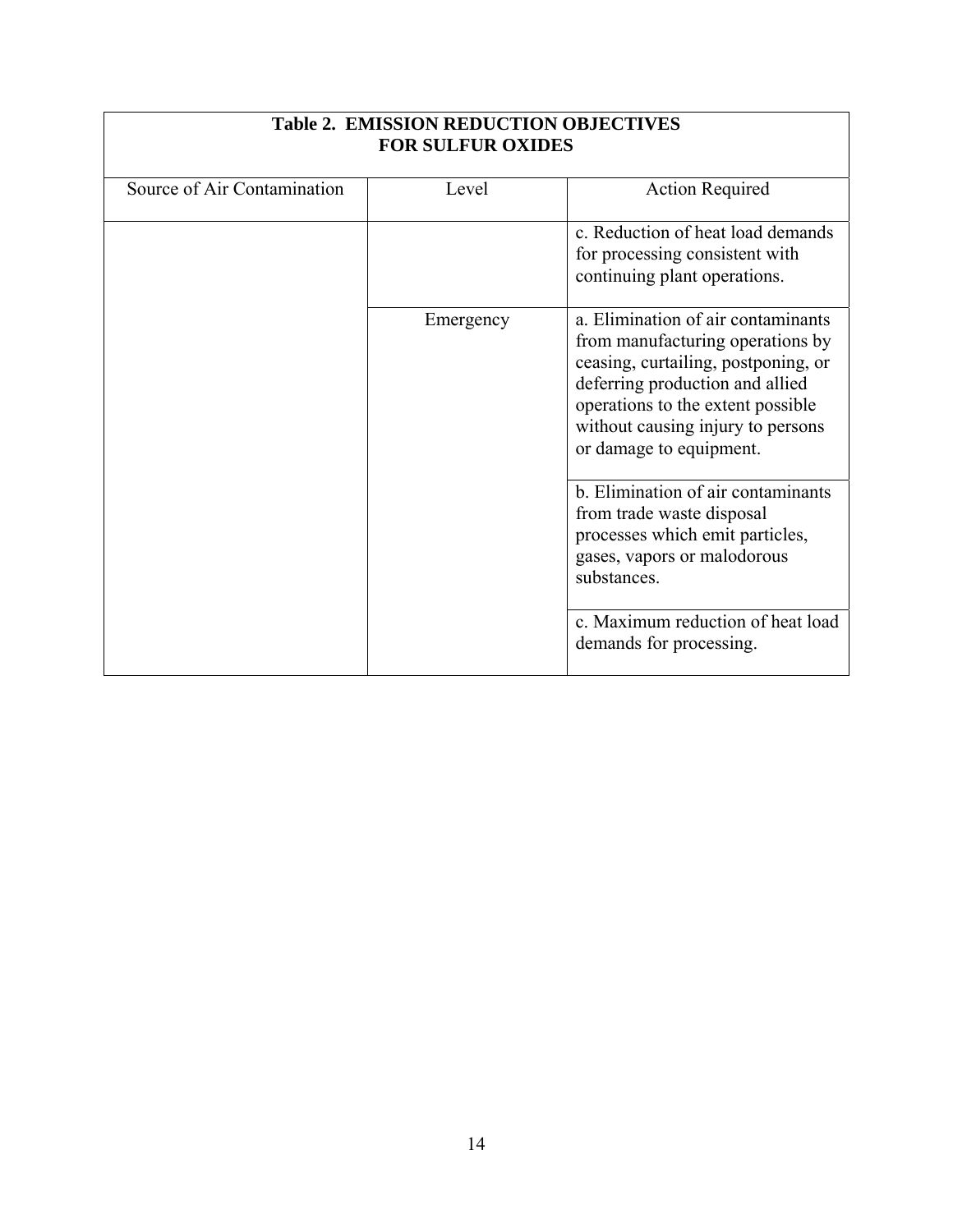| <b>FOR NITROGEN OXIDES</b>                        |           |                                                                                                                  |
|---------------------------------------------------|-----------|------------------------------------------------------------------------------------------------------------------|
| Source of Air Contamination                       | Level     | <b>Action Required</b>                                                                                           |
| 1. Steam-electric power<br>generating facilities. | Alert     | a. Substantial reduction by<br>utilization of fuel which results<br>in the formation of less air<br>contaminant. |
|                                                   |           | b. Substantial reduction by<br>diverting electric power<br>generation to facilities outside<br>of Alert Area.    |
|                                                   | Warning   | a. Maximum reduction by<br>utilization of fuel which results<br>in the formation of less air<br>contaminant.     |
|                                                   |           | b. Maximum reduction by<br>diverting electric power<br>generation to facilities outside of<br>Warning Area.      |
|                                                   | Emergency | a. Maximum reduction by<br>diverting electric power<br>generation to facilities outside of<br>Emergency Area.    |
| 2. Process steam generating<br>facilities.        | Alert     | a. Substantial reduction by<br>utilization of fuel which results<br>in the formation of less air<br>contaminant. |
|                                                   |           | b. Reduction of steam load<br>demands consistent with<br>continuing plant operations.                            |
|                                                   | Warning   | a. Maximum reduction by<br>utilization of fuel which results<br>in the formation of less air<br>contaminant.     |
|                                                   |           | b. Reduction of steam load<br>demands consistent with<br>continuing plant operations.                            |

### **TABLE 3. EMISSION REDUCTION OBJECTIVES FOR NITROGEN OXIDES**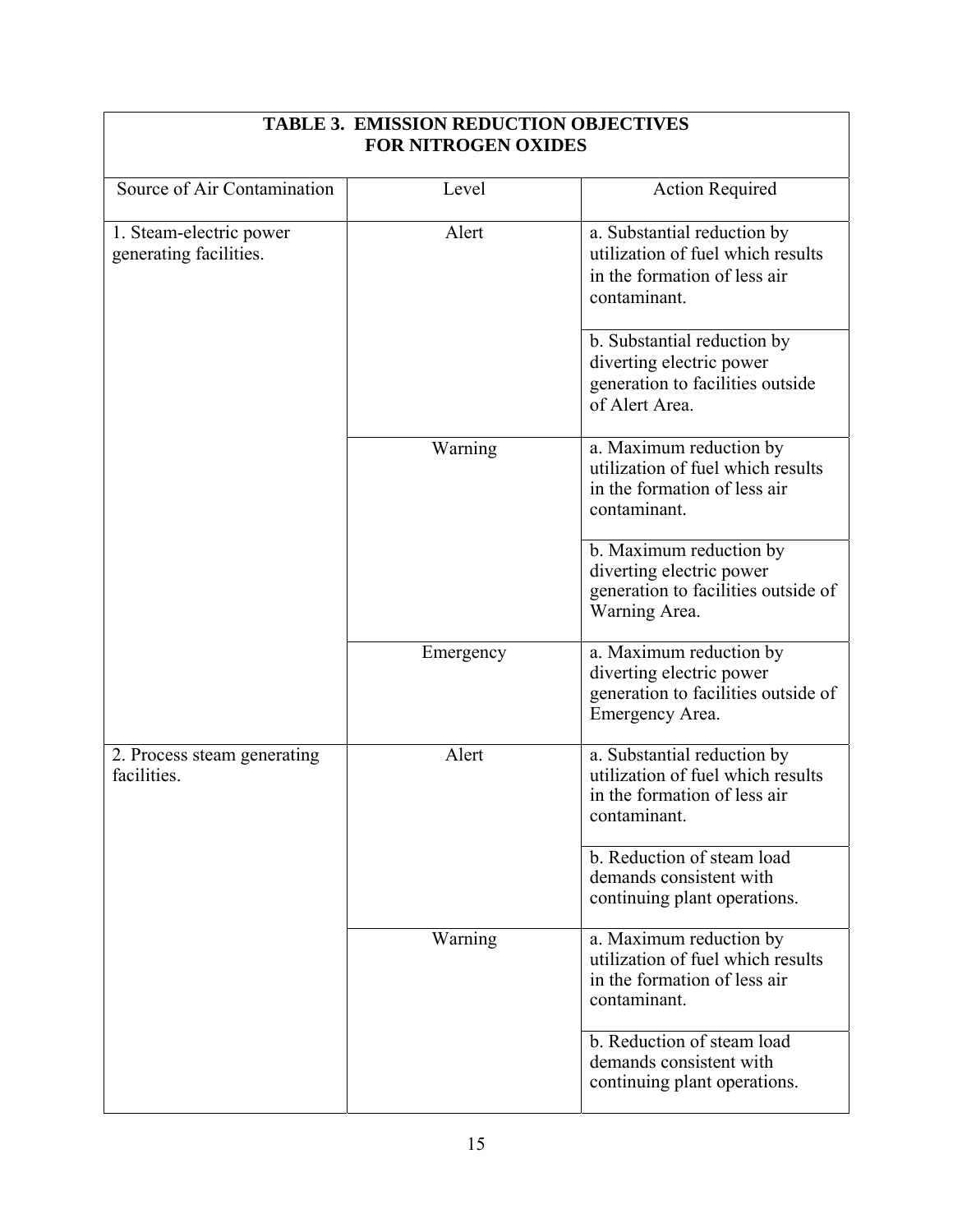| <b>FOR NITROGEN OXIDES</b>                                                                                                        |           |                                                                                                                                                                                                  |
|-----------------------------------------------------------------------------------------------------------------------------------|-----------|--------------------------------------------------------------------------------------------------------------------------------------------------------------------------------------------------|
| Source of Air Contamination                                                                                                       | Level     | <b>Action Required</b>                                                                                                                                                                           |
|                                                                                                                                   |           | c. Making ready for use a plan of<br>action to be taken if an<br>emergency develops.                                                                                                             |
|                                                                                                                                   | Emergency | a. Maximum reduction by<br>reducing heat and steam<br>demands to absolute necessities<br>consistent with preventing<br>equipment damage.                                                         |
| 3. A.- Manufacturing and<br>processing industries.<br><b>AND</b><br>$B. - Other persons required$<br>by the Commission to prepare | Alert     | a. Substantial reduction of air<br>contaminants from<br>manufacturing operations by<br>curtailing, postponing, or<br>deferring production and allied<br>operations.                              |
| standby plans.                                                                                                                    |           | b. Maximum reduction by<br>deferring trade waste disposal<br>operations which emit particles,<br>gases, vapors, or malodorous<br>substances.                                                     |
|                                                                                                                                   |           | c. Reduction of heat load<br>demands for processing<br>consistent with continuing plant<br>operations.                                                                                           |
|                                                                                                                                   | Warning   | a. Maximum reduction of air<br>contaminants from<br>manufacturing operations by, if<br>necessary, assuming reasonable<br>economic hardship by<br>postponing production and allied<br>operations. |
|                                                                                                                                   |           | b. Maximum reduction by<br>deferring trade waste disposal<br>operations which emit particles,<br>gases, vapors, or malodorous<br>substances.                                                     |

## **TABLE 3. EMISSION REDUCTION OBJECTIVES**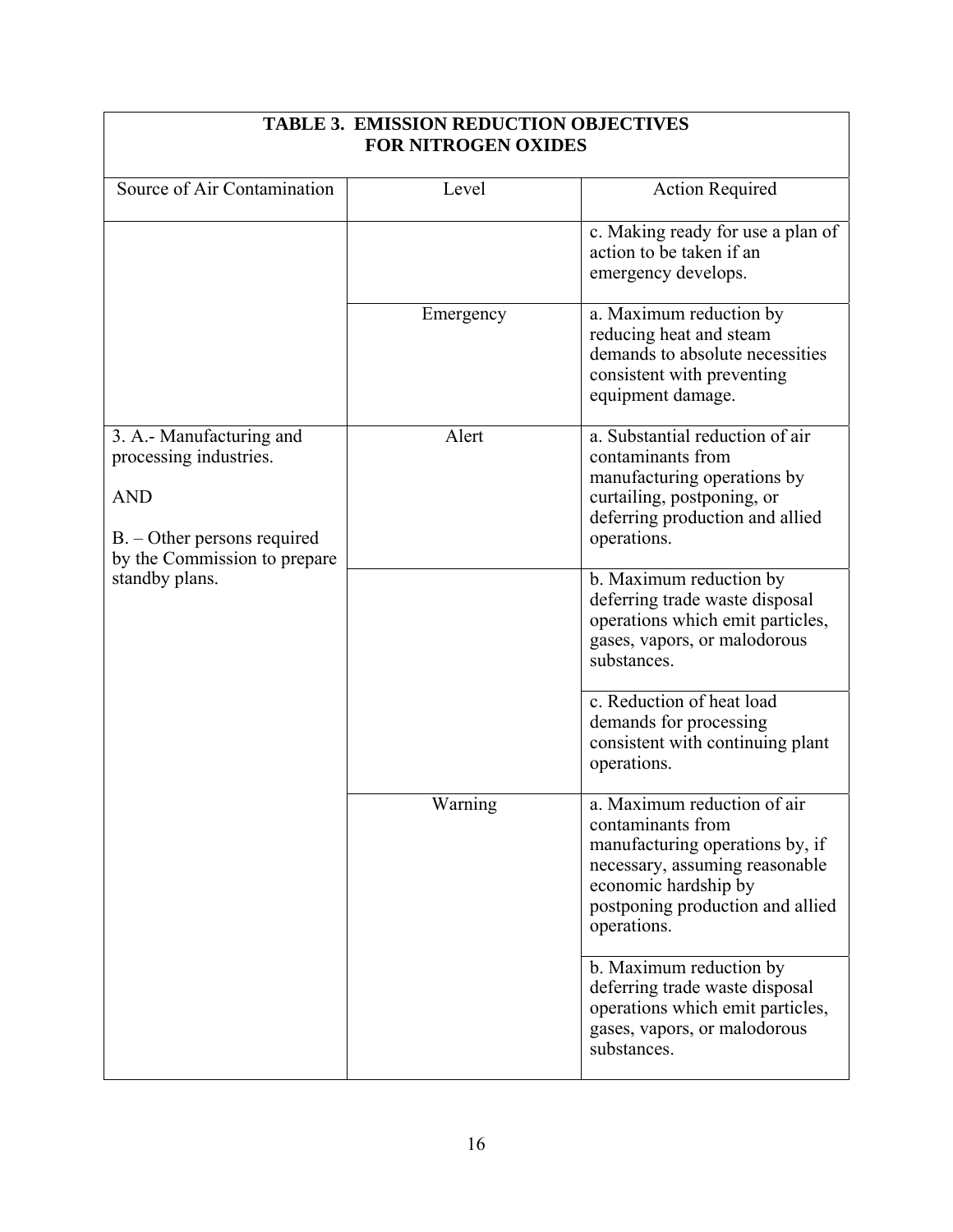| <b>FOR NITROGEN OXIDES</b>                   |           |                                                                                                                                                                                                                                                         |
|----------------------------------------------|-----------|---------------------------------------------------------------------------------------------------------------------------------------------------------------------------------------------------------------------------------------------------------|
| Source of Air Contamination                  | Level     | <b>Action Required</b>                                                                                                                                                                                                                                  |
|                                              |           | c. Reduction of heat load<br>demands for processing<br>consistent with continuing plant<br>operations.                                                                                                                                                  |
|                                              | Emergency | a. Elimination of air<br>contaminants from<br>manufacturing operations by<br>ceasing, curtailing, postponing or<br>deferring production and allied<br>operations to the extent possible<br>without causing injury to persons<br>or damage to equipment. |
|                                              |           | b. Elimination of air<br>contaminants from trade waste<br>disposal processes which emit<br>particles, gases, vapors or<br>malodorous substances.<br>c. Maximum reduction of heat                                                                        |
|                                              |           | load demands for processing.                                                                                                                                                                                                                            |
| 4. Stationary internal<br>combustion engines | Alert     | a. Reduction of power demands<br>for pumping consistent with<br>continuing operations.                                                                                                                                                                  |
|                                              | Warning   | a. Reduction of power demands<br>for pumping consistent with<br>continuing operations.                                                                                                                                                                  |
|                                              |           | b. Maximum reduction by<br>utilization of fuels or power<br>source which results in the<br>formation of less air<br>contaminants.                                                                                                                       |
| 5. Refuse disposal operations.               | Alert.    | a. Maximum reduction by<br>prevention of open burning.                                                                                                                                                                                                  |
|                                              |           | b. Substantial reduction by<br>limiting burning of refuse in<br>incinerators to the hours between<br>12:00 Noon and $4:00$ p.m.                                                                                                                         |

## **TABLE 3. EMISSION REDUCTION OBJECTIVES**

 $\sqrt{ }$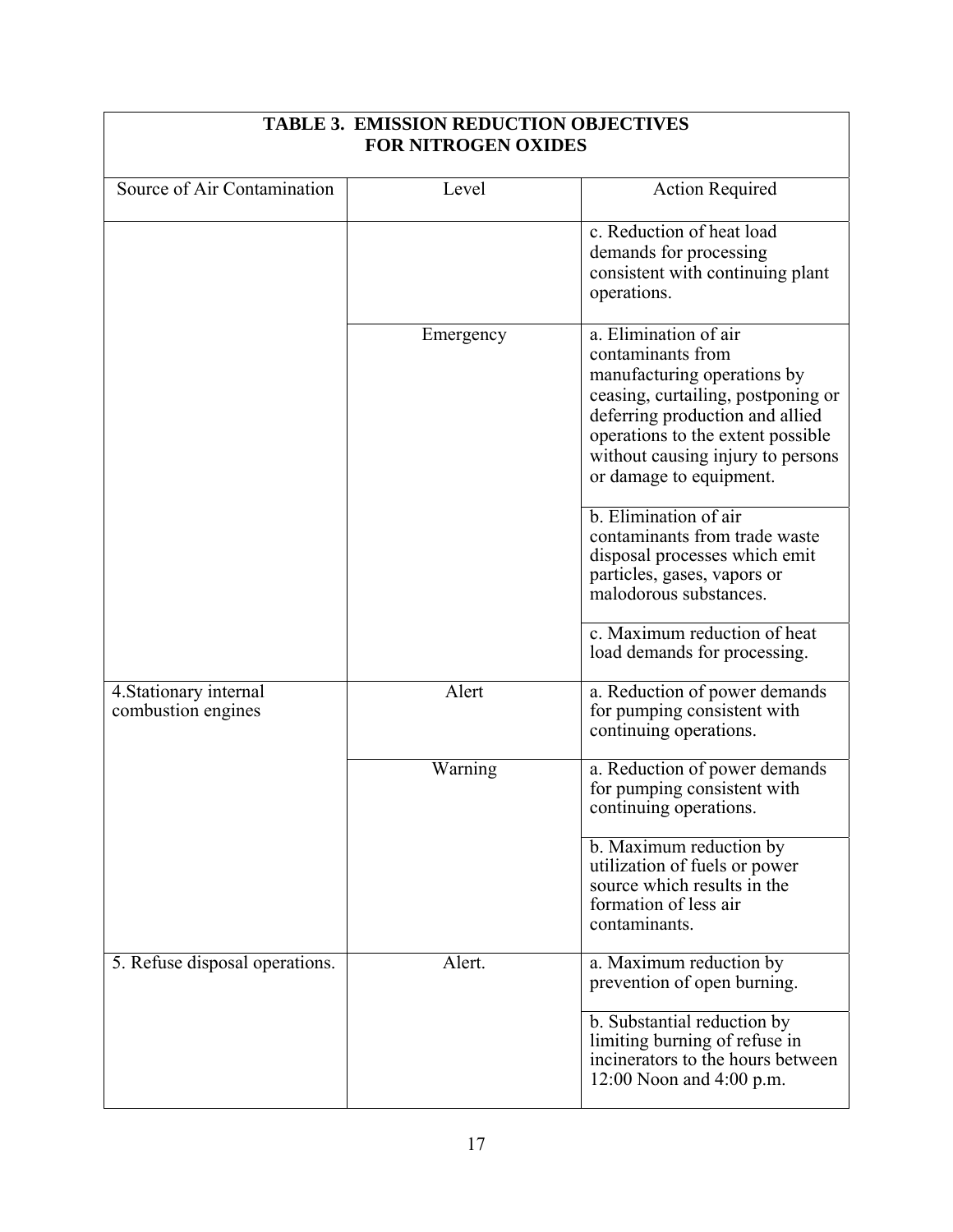| <b>TABLE 3. EMISSION REDUCTION OBJECTIVES</b><br><b>FOR NITROGEN OXIDES</b> |           |                                                        |
|-----------------------------------------------------------------------------|-----------|--------------------------------------------------------|
| Source of Air Contamination                                                 | Level     | <b>Action Required</b>                                 |
|                                                                             | Warning   | a. Maximum reduction by<br>prevention of open burning. |
|                                                                             |           | b. Complete elimination of the<br>use of incinerators. |
|                                                                             | Emergency | a. Maximum reduction by<br>prevention of open burning. |
|                                                                             |           | b. Complete elimination of the<br>use of incinerators. |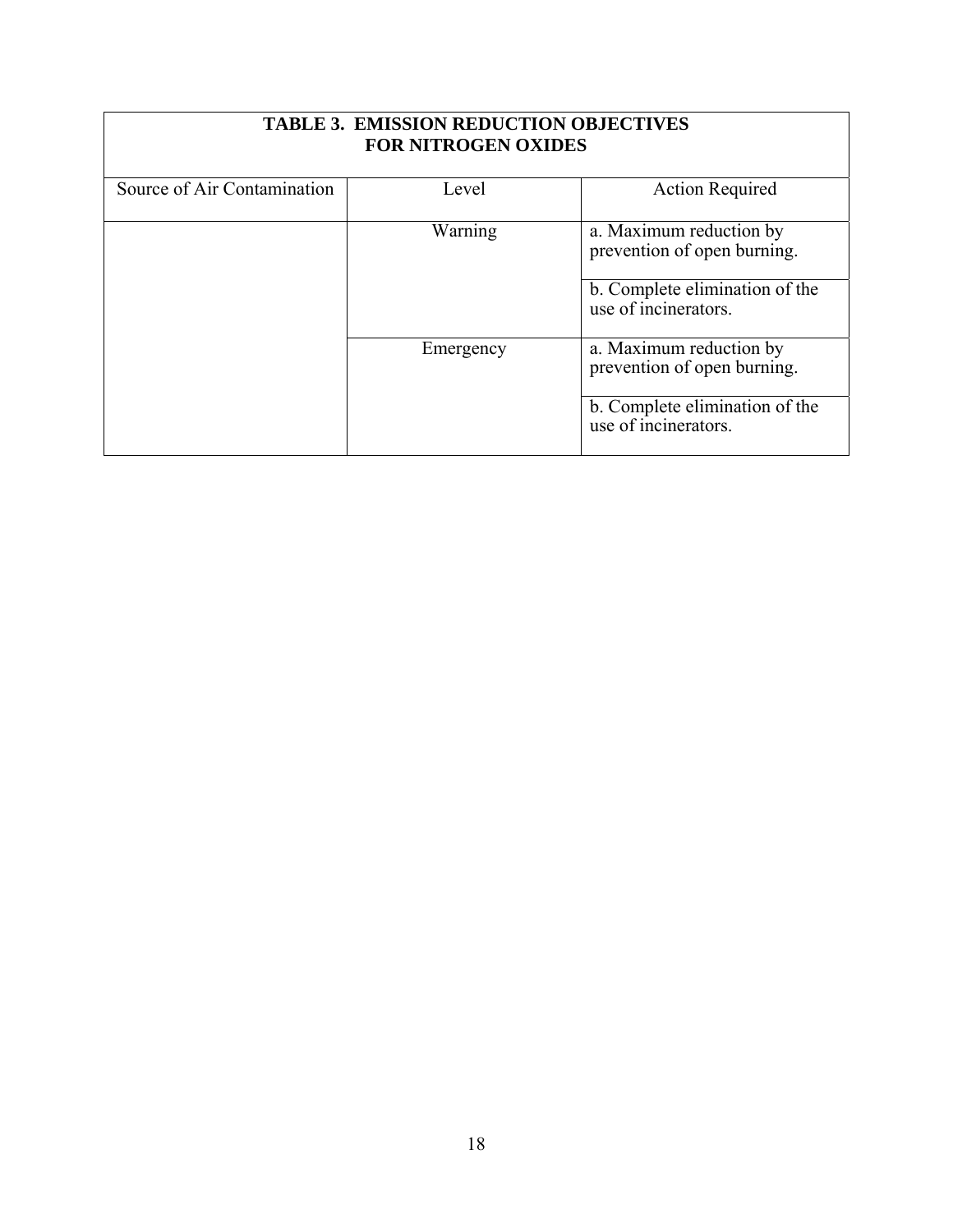| <b>FOR HYDROCARBONS</b>                            |           |                                                                                                                                                                              |  |  |
|----------------------------------------------------|-----------|------------------------------------------------------------------------------------------------------------------------------------------------------------------------------|--|--|
| Source of Air Contamination                        | Alert     | <b>Action Required</b>                                                                                                                                                       |  |  |
| 1. Petroleum products storage<br>and distribution. | Alert     | a. Substantial reduction of air<br>contaminants by curtailing,<br>postponing, or deferring<br>transfer operations.                                                           |  |  |
|                                                    | Warning   | a. Maximum reduction of air<br>contaminants by assuming<br>reasonable economic<br>hardship by postponing<br>transfer operations.                                             |  |  |
|                                                    | Emergency | a. Elimination of air<br>contaminants by curtailing,<br>postponing, or deferring<br>transfer operations to the<br>extent possible without<br>causing damage to<br>equipment. |  |  |
| 2. Surface coating and<br>preparation.             | Alert     | a. Substantial reduction of air<br>contaminants by curtailing,<br>postponing, or deferring<br>transfer operations.                                                           |  |  |
|                                                    | Warning   | a. Maximum reduction of air<br>contaminants by assuming<br>reasonable economic<br>hardship by postponing<br>transfer operations.                                             |  |  |
|                                                    | Emergency | a. Elimination of air<br>contaminants by curtailing,<br>postponing, or deferring<br>transfer operations to the<br>extent possible without<br>causing damage to<br>equipment. |  |  |

### **Table 4. EMISSION REDUCTION OBJECTIVES FOR HYDROCARBONS**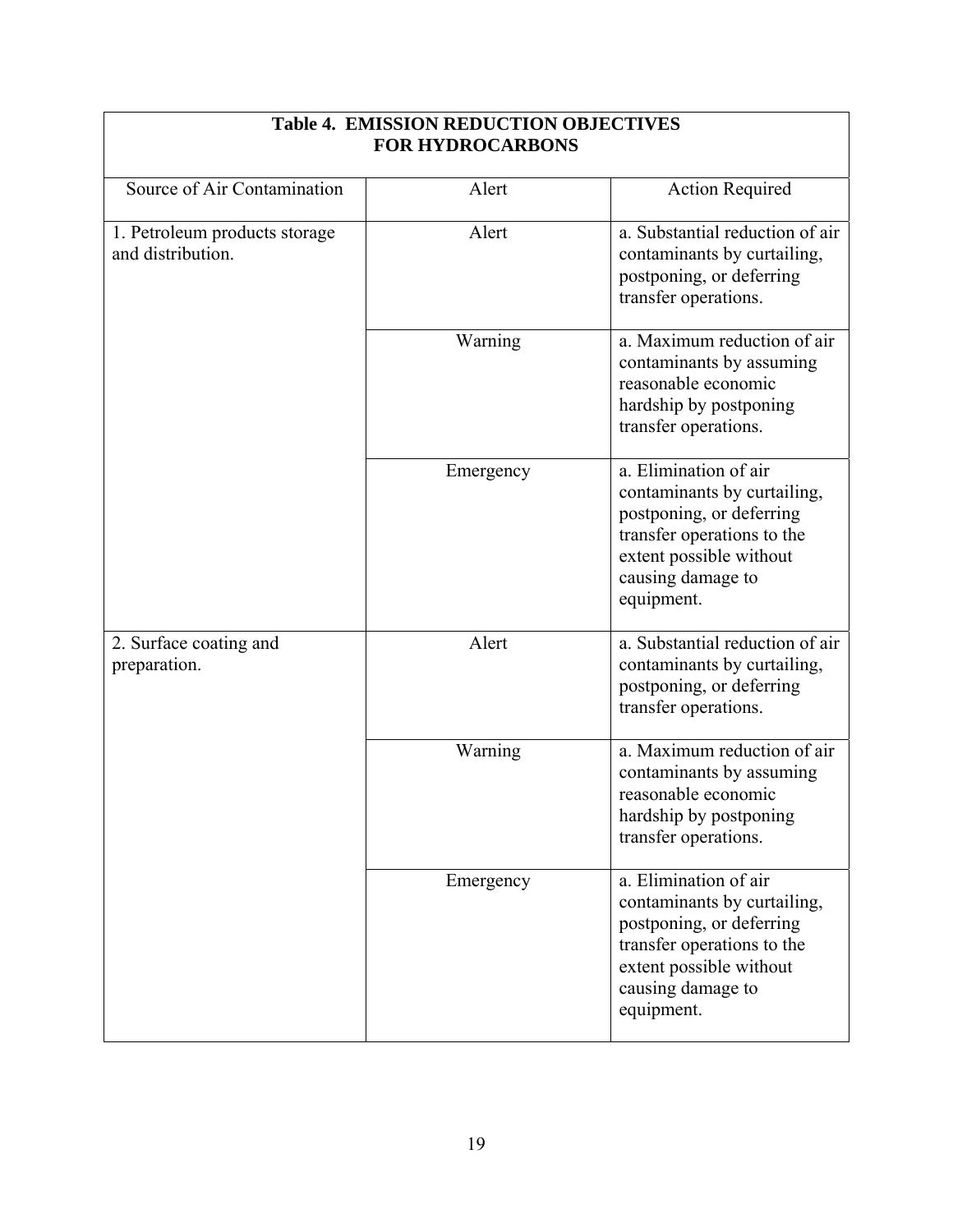| <b>Table 4. EMISSION REDUCTION OBJECTIVES</b><br><b>FOR HYDROCARBONS</b> |           |                                                                                                                                                                                                                                                               |  |
|--------------------------------------------------------------------------|-----------|---------------------------------------------------------------------------------------------------------------------------------------------------------------------------------------------------------------------------------------------------------------|--|
| Source of Air Contamination                                              | Alert     | <b>Action Required</b>                                                                                                                                                                                                                                        |  |
| 3. A - Manufacturing and<br>processing industries.<br><b>AND</b>         | Alert     | a. Substantial reduction of air<br>contaminants from<br>manufacturing operations by<br>curtailing, postponing, or                                                                                                                                             |  |
| $B. -$ Other persons required by                                         |           | deferring production and<br>allied operations.                                                                                                                                                                                                                |  |
| the Commission to prepare<br>standby plans.                              | Warning   | a. Maximum reduction of air<br>contaminants from<br>manufacturing operations by,<br>if necessary, assuming<br>reasonable economic<br>hardship by postponing<br>production and allied<br>operations.                                                           |  |
|                                                                          | Emergency | a. Elimination of air<br>contaminants from<br>manufacturing operations by<br>ceasing, curtailing,<br>postponing or deferring<br>production and allied<br>operations to the extent<br>possible without causing<br>injury to persons or damage<br>to equipment. |  |

## **Table 4. EMISSION REDUCTION OBJECTIVES**

٦